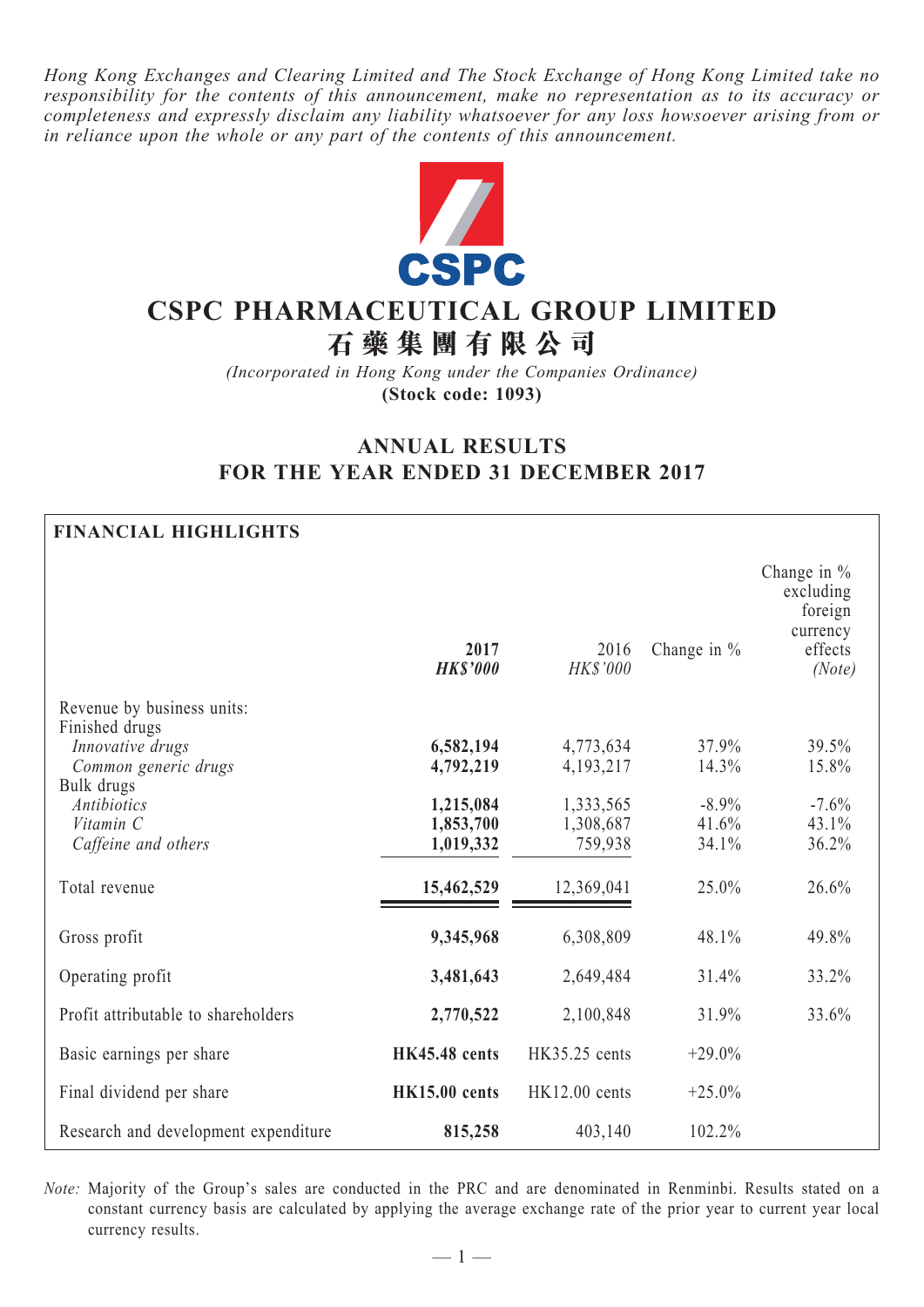#### **Chairman's Statement**

#### **Industry Review And Outlook**

In 2017, a number of medical reform policies were promulgated covering areas from drug research and development to production and from distribution to usage at end-user markets, having a significant impact on the pharmaceutical industry. In particular, reform of the clinical trials administration, acceleration of drug evaluation and approval, promotion of drugs and medical devices innovation and development of generic drugs provide a more favourable environment for the development of innovative drugs. On the other hand, the progress of the quality consistency evaluation of generic drugs will lead to a higher concentration of the pharmaceutical industry. The medical reform has been progressing steadily. Drugs which are urgently needed clinically and of high degree of innovation will gradually be included into the national reimbursement drug list. Transforming from "generics" to "innovative drugs" has become a necessary development path for the traditional pharmaceutical enterprises.

At the same time, the implementation of "two-invoice policy" and "VAT in lieu of business tax" is favourable to streamlining the distribution channels and strengthening drugs supervision, enhancing the regulatory standard of the industry's operating environment. With increasingly tighter control over drug expenditure proportion and medical insurance budget, growth of antibiotic and adjuvant drugs will be under pressure. Whilst innovative drugs and high-quality generic drugs with proven efficacy, significant clinical benefits, high price setting power will have development potential.

The Group has taken advantage of the historical opportunity of industry upgrade and transformation. Leveraging its strength in research and development, innovation and strategy of internationalization, the Group has performed well in the market. For the year of 2017, the Group recorded a profit attributable to shareholders of HK\$2,771 million, representing a growth of 31.9% year-on-year, achieving five consecutive years of high profit growth since its business transformation in 2012. Apart from "NBP", the oncology products of the Group also managed to achieve rapid growth with sales increasing by 72.9% to HK\$1,032 million in 2017, becoming a new major growth driver. The growth of oncology products is expected to accelerate in the next three years.

The pharmaceutical industry forms an integral part of the national economy. With strong support by government policies and vigorous progression of the pharmaceutical industry reform under the "13th Five-Year Plan", the pharmaceutical industry has become one of the fastest growing industries of the national economy. In 2018, market demand is expected to maintain a steady growth, while the demand for innovative products would remain exuberant. Biopharmaceutical drugs, drugs for cellbased immunotherapy and high-end chemical generic drugs will be gaining a bigger market share. With the fast advancement of technology, more innovative drugs with new targets, new mechanism of action and breakthrough technologies will emerge. Industry policies will be more favorable to the Group's development. The continuous strengthening of industry regulation and improvement of medical reform policies in particular, will provide strong support for the further consolidation of industry as well as the steady and healthy development of the Group.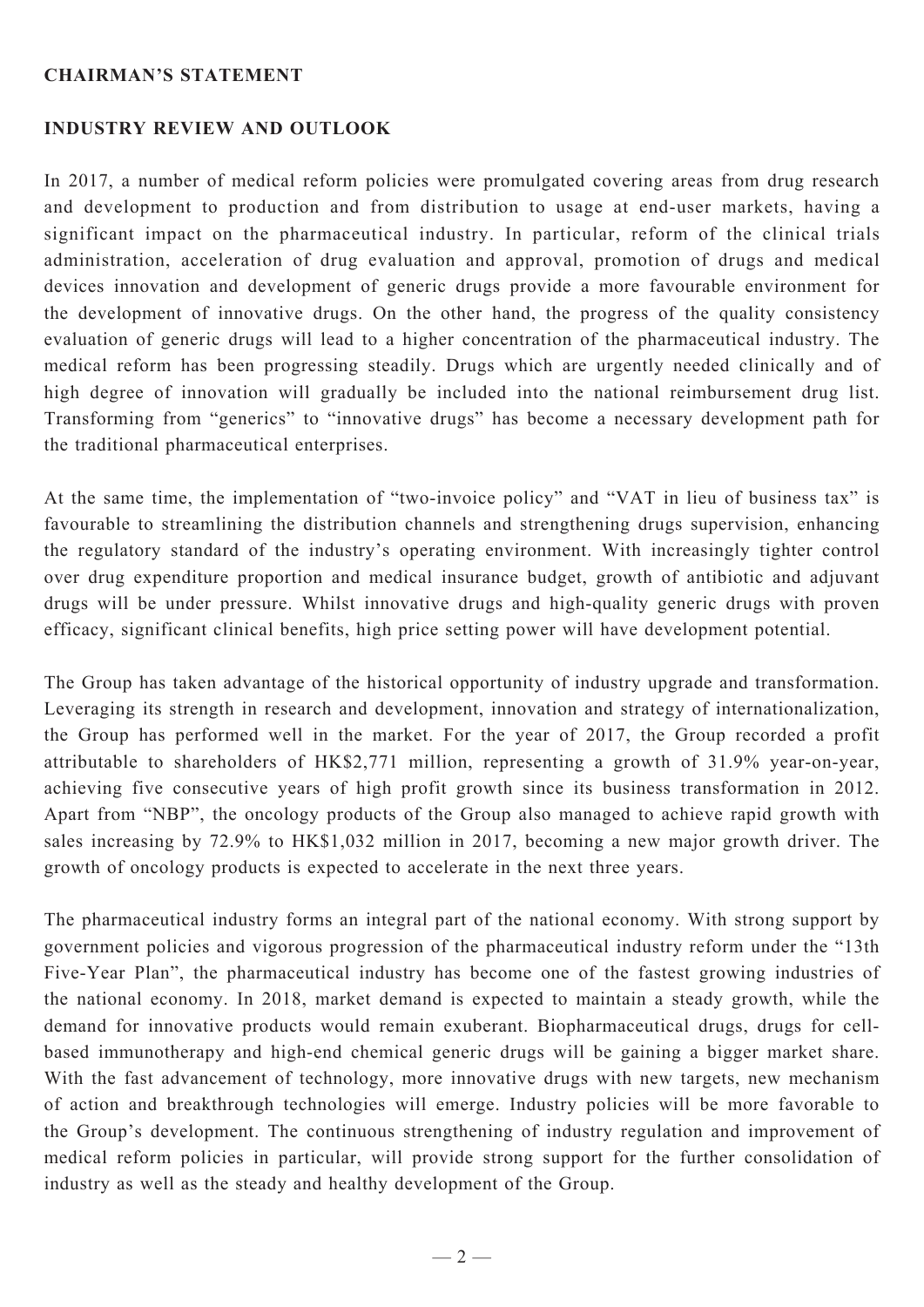Adhering to the strategy of innovation and internationalization, the Group will endeavor to develop the market potential of our major drugs including "NBP"(恩必普), "Jinyouli"(津優力), "Xuanning" (玄寧), "Keaili"(克艾力)(Paclitaxel for injection (albumin-bound)), "Duomeisu"(多美素)and "Oulaining"(歐來寧)and will put more efforts into research and development with focus on the therapeutic areas of cardio-cerebrovascular diseases, oncology, psychiatry and neurology. The Group will also continuously enrich its product line, attract high-caliber talents and strengthen its research and development capability for new drug types.

#### **BUSINESS OUTLOOK**

#### **Finished Drug Business**

#### *Innovative Drug Products*

With more favourable national innovation environment, innovative drugs will continue to embrace greater development opportunities. The Group will actively follow the adjustments in policies and capture the opportunities to expand the innovative drugs business. Investment in new drug development and team incentives will be further increased. Development progress of key products will also be expedited. Based on the clinical disease spectrum and our strength, the Group will speed up the initiation of research study of drugs with new target and market potential. In order to strengthen our research and development capability and expand the scale of the innovative drug business, the Group will adopt the strategy of in-house development, external acquisition and collaboration with domestic and international research centres. With respect to the marketing of new drugs, increased efforts will be made to expand into the untapped markets and hospitals, and the clinical sales force will be expanded so as to leverage the benefits of medical reimbursement for key drug products such as "NBP" and "Jinyouli". For key new drugs such as "Albumin-bound paclitaxel", more investments will be made in the medical research to strengthen the clinical evidence and professional academic-based promotion in order to enhance the recognition of the products by doctors. At the same time, close attention is paid to policy adjustments in respect of national drug reimbursement and the conditions of drug tenders in various provinces, ensuring that the tender prices of key products are stable and under control. In the area of distribution, the Group will seize the opportunity of increasing market concentration under the "two-invoice policy" to expand extensive cooperation with large pharmaceutical distribution companies, exploring the enduser market with each other's strength.

#### *Common Generic Drug Products*

Under the policy reform of drug production and distribution, the concentration of generic drugs industry is expected to increase. For large pharmaceutical companies with an integrated production, marketing and distribution, they will be in a better positon to gain market opportunities given their advantages of having large operation scale, products of high penetration, good market reputation, strong market coverage and stable cost. The Group will leverage its brand name, channel structure, marketing model, as well as distribution and scale advantages to further develop the low-tier medical market. At the same time, the Group will also continue to enrich its varieties of common generic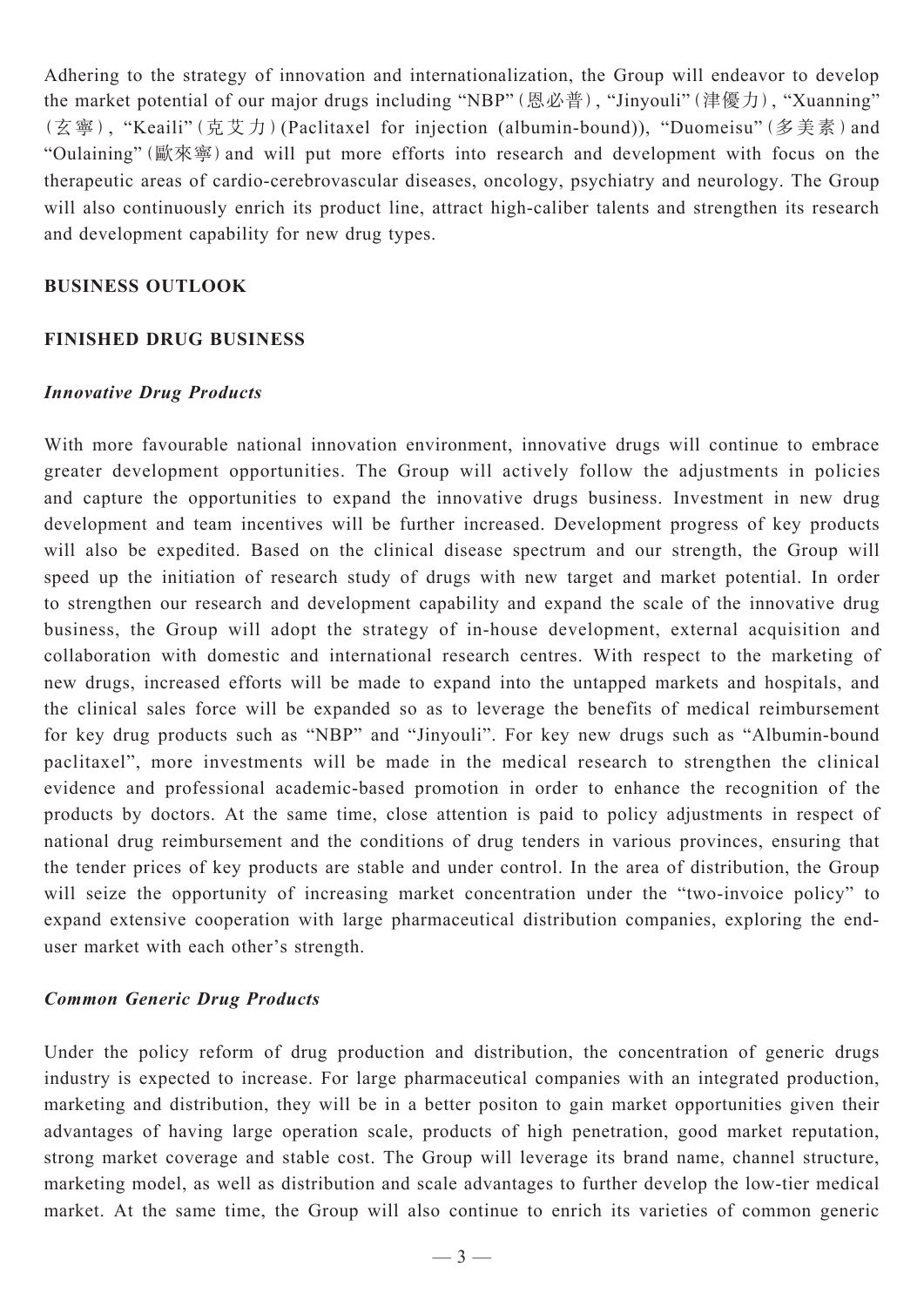drugs with new types and formulations, introduce generic drug products such as traditional Chinese medicines and pediatric drugs that are in line with the national policy, nurture and develop well known products with higher growth potential, and establish "branded generic drugs" to ensure the continuous stable growth of this business.

# **Bulk Drug Business**

The Group's bulk drugs business, in particular vitamin C and caffeine, has achieved outstanding performance in 2017. In 2018, the Group will continue to upgrade its technology, lower its cost, strive for high-end international accreditation and enhance its market expansion, ensuring that the existing business will continue to maintain its leading position in the global industry. The Group will keep abreast of changes in the relevant policies and market conditions of the global bulk drug industry, and will promptly respond through adjustment of short-term and long-term orders, customer development and product price.

2018 marks the beginning of a new five-year period of the Company. I have confidence in the profit growth for the coming three to five years and will continue to lead the management team to fulfill our duties, work diligently and professionally, strive for innovation, keep our passion and drive to succeed, endeavouring to achieve increasing returns to shareholders year after year, such that we can repay the shareholders and contribute to the community.

> **CAI Dongchen** *Chairman*

Hong Kong, 19 March 2018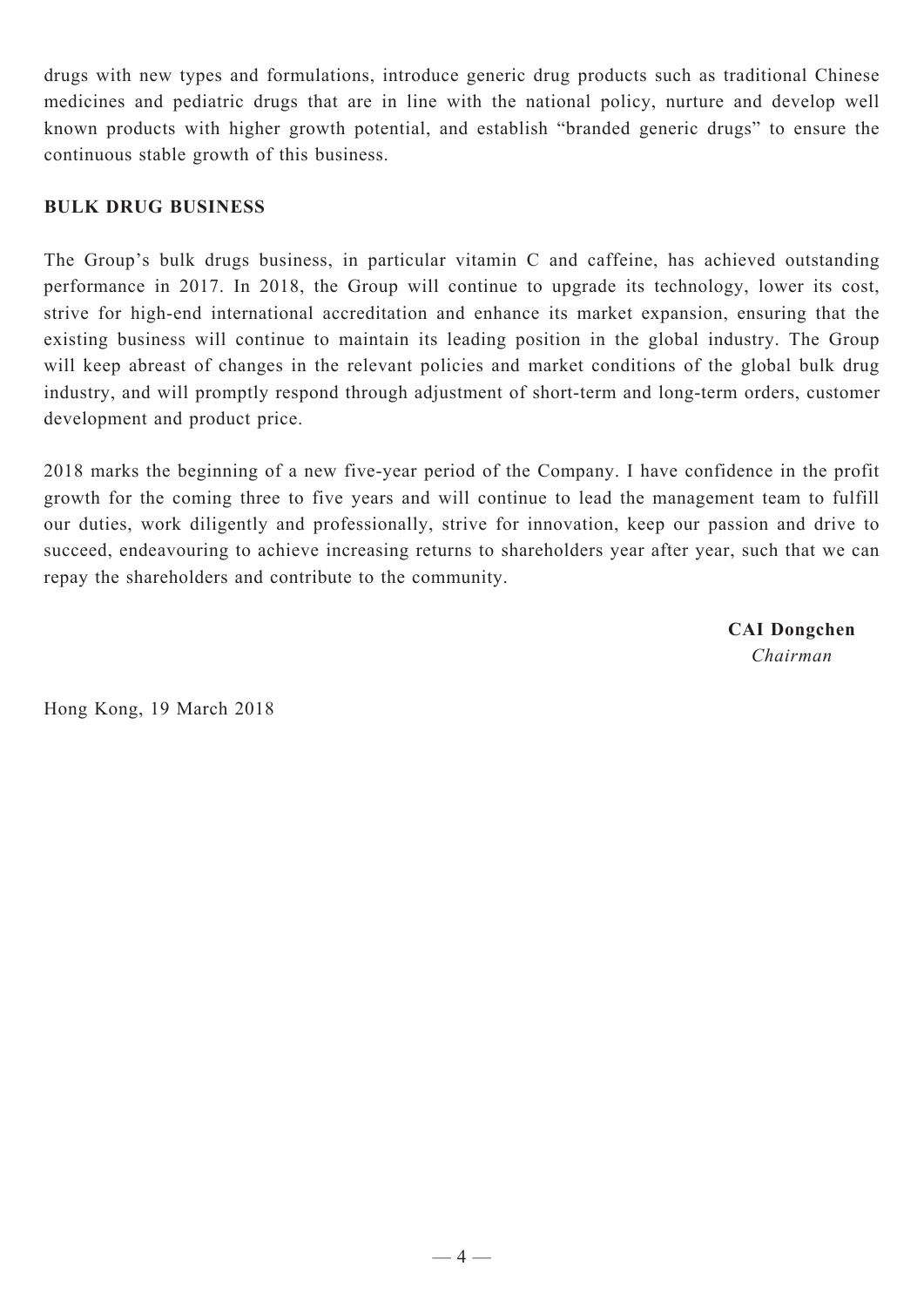# **RESULTS**

The Board of Directors of CSPC Pharmaceutical Group Limited (the "Company") is pleased to announce the audited consolidated results of the Company and its subsidiaries (the "Group") for the year ended 31 December 2017 as follows:

# **CONSOLIDATED STATEMENT OF profit or loss AND OTHER COMPREHENSIVE INCOME**

*For the year ended 31 December 2017*

|                                                                                                                                                                                                                                                                                         | <b>Notes</b>                     | 2017<br><b>HK\$'000</b>                                         | 2016<br>HK\$'000                                                |
|-----------------------------------------------------------------------------------------------------------------------------------------------------------------------------------------------------------------------------------------------------------------------------------------|----------------------------------|-----------------------------------------------------------------|-----------------------------------------------------------------|
| Revenue<br>Cost of sales                                                                                                                                                                                                                                                                | $\overline{2}$                   | 15,462,529<br>(6, 116, 561)                                     | 12,369,041<br>(6,060,232)                                       |
| Gross profit<br>Other income<br>Selling and distribution expenses<br>Administrative expenses<br>Other expenses                                                                                                                                                                          |                                  | 9,345,968<br>120,478<br>(4,374,637)<br>(682, 011)<br>(928, 155) | 6,308,809<br>106,970<br>(2,788,160)<br>(553, 694)<br>(424, 441) |
| Operating profit<br>Finance costs<br>Share of results of joint ventures                                                                                                                                                                                                                 |                                  | 3,481,643<br>(26, 631)<br>10,277                                | 2,649,484<br>(41, 711)<br>27,559                                |
| Profit before tax<br>Income tax expense                                                                                                                                                                                                                                                 | $\mathfrak{Z}$<br>$\overline{A}$ | 3,465,289<br>(685, 245)                                         | 2,635,332<br>(522, 107)                                         |
| Profit for the year                                                                                                                                                                                                                                                                     |                                  | 2,780,044                                                       | 2,113,225                                                       |
| Other comprehensive income (expense):                                                                                                                                                                                                                                                   |                                  |                                                                 |                                                                 |
| Items that will not be reclassified to profit or loss:<br>Exchange differences arising on translation of financial<br>statements to presentation currency<br>Share of exchange differences of joint ventures arising on<br>translation of financial statements to presentation currency |                                  | 816,415<br>6,780                                                | (658, 279)<br>(2,773)                                           |
| Items that may be reclassified subsequently to profit or<br>loss:<br>Fair value gain on the available-for-sale investments                                                                                                                                                              |                                  | 3,177                                                           |                                                                 |
| Other comprehensive income (expense) for the year, net of<br>income tax                                                                                                                                                                                                                 |                                  | 826,372                                                         | (661, 052)                                                      |
| Total comprehensive income for the year                                                                                                                                                                                                                                                 |                                  | 3,606,416                                                       | 1,452,173                                                       |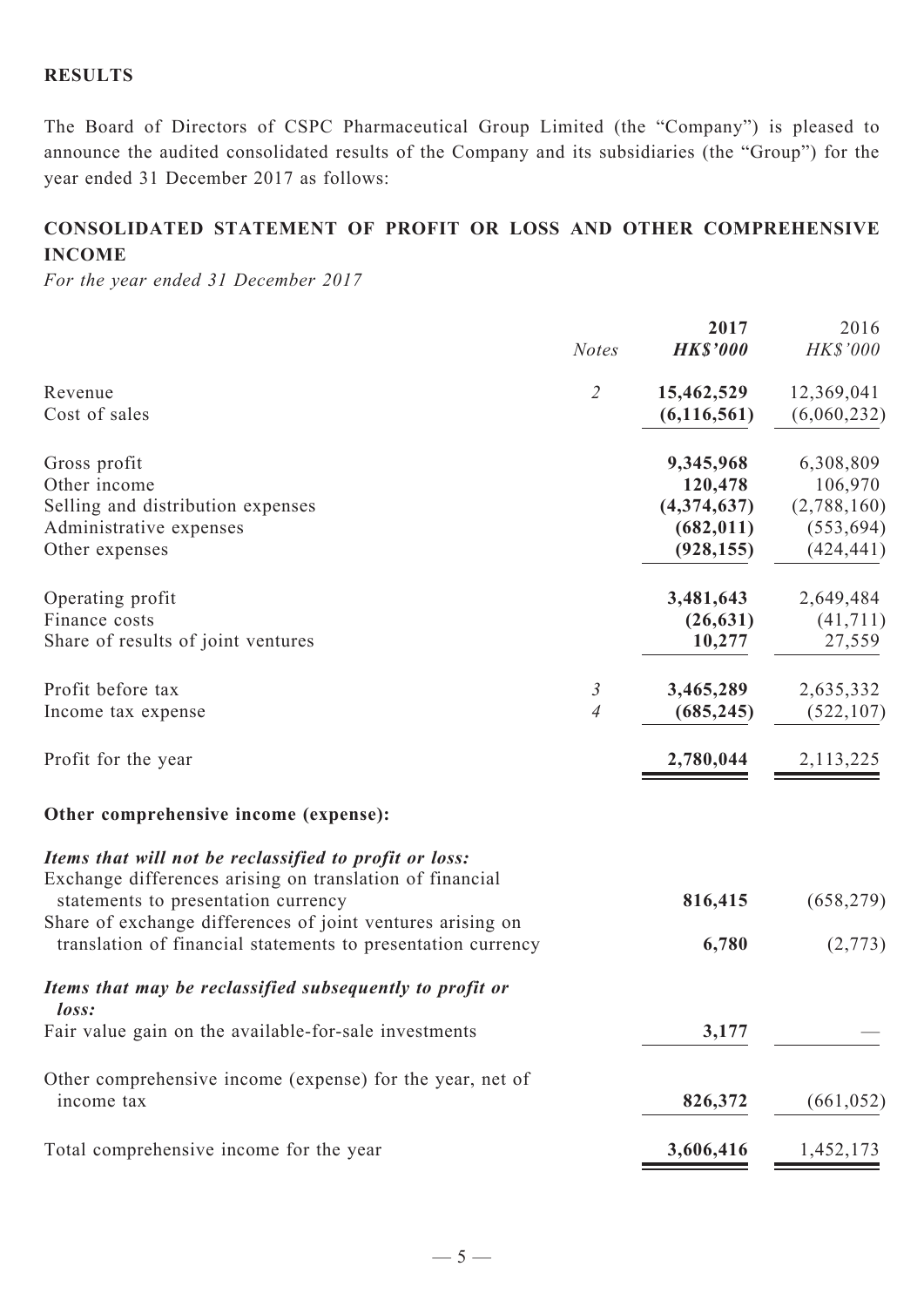# **CONSOLIDATED STATEMENT OF profit or loss and Other COMPREHENSIVE INCOME**

*For the year ended 31 December 2017*

| <b>Notes</b> | <b>HK\$'000</b> |             |
|--------------|-----------------|-------------|
|              |                 | HK\$'000    |
|              |                 |             |
|              | 2,770,522       | 2,100,848   |
|              | 9,522           | 12,377      |
|              | 2,780,044       | 2, 113, 225 |
|              |                 |             |
|              | 3,591,527       | 1,445,017   |
|              | 14,889          | 7,156       |
|              | 3,606,416       | 1,452,173   |
|              | <b>HK</b> cents | HK cents    |
|              |                 |             |
| 5            | 45.48           | 35.25       |
| 5            | 45.48           | 35.00       |
|              |                 |             |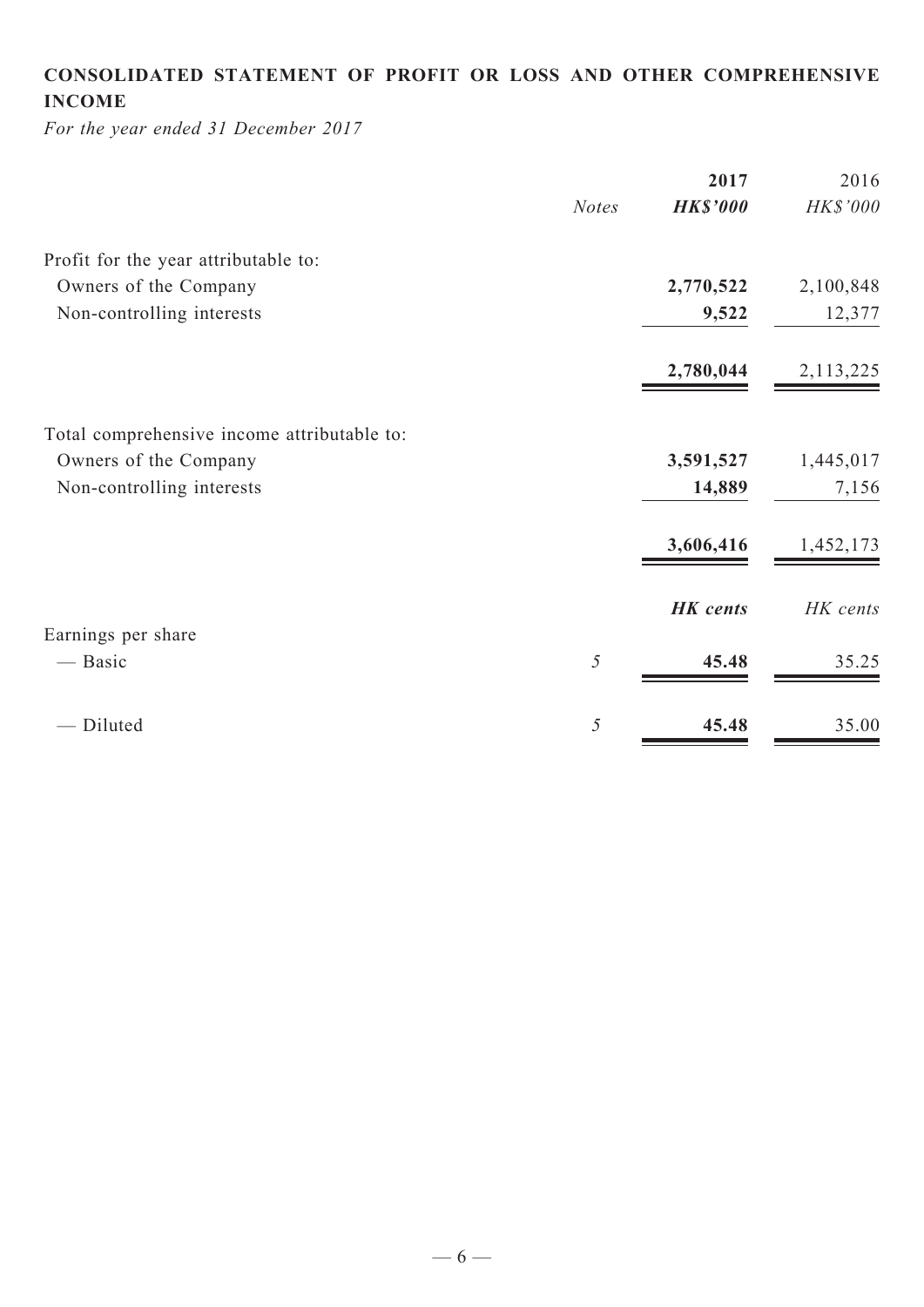# **CONSOLIDATED STATEMENT OF FINANCIAL POSITION**

*At 31 December 2017*

|                                              |                  | 2017            | 2016      |
|----------------------------------------------|------------------|-----------------|-----------|
|                                              | <b>Notes</b>     | <b>HK\$'000</b> | HK\$'000  |
| <b>Non-current assets</b>                    |                  |                 |           |
| Property, plant and equipment                |                  | 6,662,523       | 5,415,032 |
| Prepaid lease payments                       |                  | 573,080         | 526,712   |
| Goodwill                                     |                  | 121,736         | 111,785   |
| Other intangible assets                      |                  | 103,176         | 79,232    |
| Interests in joint ventures                  |                  | 109,978         | 80,089    |
| Available-for-sale investments               |                  | 316,742         | 91,732    |
| Deferred tax assets                          |                  | 20,721          | 27,986    |
|                                              |                  | 7,907,956       | 6,332,568 |
| <b>Current assets</b>                        |                  |                 |           |
| Inventories                                  |                  | 2,900,781       | 1,933,147 |
| Trade and other receivables                  | $\boldsymbol{7}$ | 2,334,279       | 1,835,266 |
| <b>Bills</b> receivables                     | 8                | 1,477,001       | 1,215,156 |
| Trade receivables due from related companies |                  | 69,536          | 73,570    |
| Amounts due from joint ventures              |                  | 276,830         | 115,986   |
| Prepaid lease payments                       |                  | 18,263          | 16,419    |
| Held for trading investments                 |                  | 732             | 521       |
| Structured bank deposits                     |                  | 1,315,789       |           |
| Restricted bank deposits                     |                  | 3,480           | 2,875     |
| Bank balances and cash                       |                  | 5,238,033       | 3,234,678 |
|                                              |                  | 13,634,724      | 8,427,618 |
| <b>Current liabilities</b>                   |                  |                 |           |
| Trade and other payables                     | 9                | 4,513,383       | 2,937,893 |
| Bills payables                               | 10               | 59,809          | 100,559   |
| Trade payable due to a joint venture         |                  | 9,319           |           |
| Amounts due to related companies             |                  | 43,419          | 657       |
| Tax liabilities                              |                  | 206,685         | 147,769   |
| <b>Borrowings</b>                            |                  | 927,282         | 897,777   |
|                                              |                  | 5,759,897       | 4,084,655 |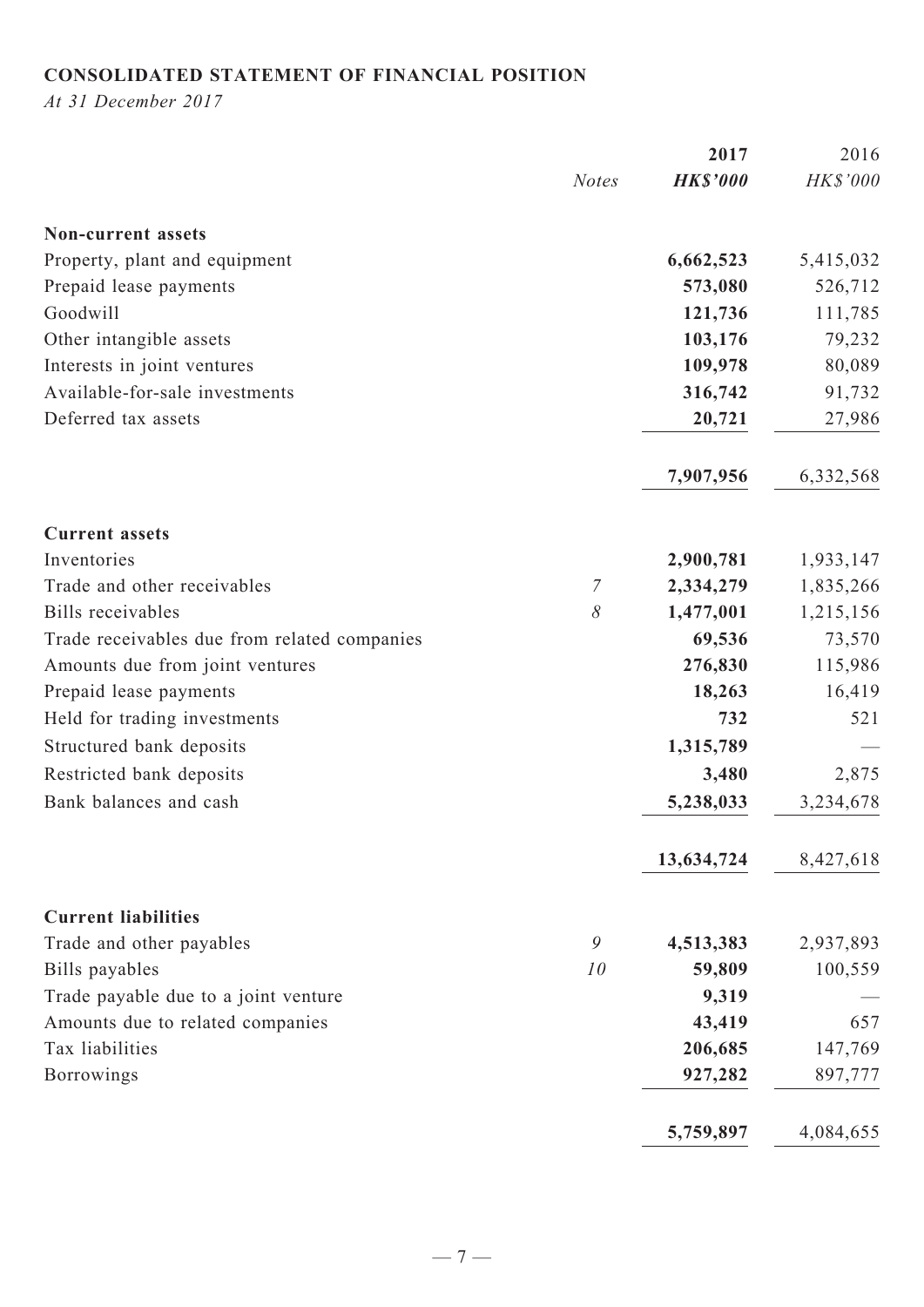| 2017            | 2016                                   |
|-----------------|----------------------------------------|
| <b>HK\$'000</b> | HK\$'000                               |
| 7,874,827       | 4,342,963                              |
| 15,782,783      | 10,675,531                             |
|                 |                                        |
| 131,602         | 68,865                                 |
| 59,809          | 240,380                                |
| 183,976         | 174,964                                |
| 375,387         | 484,209                                |
| 15,407,396      | 10,191,322                             |
|                 |                                        |
|                 | 10,569,620                             |
| 2,400,174       | (461, 994)                             |
|                 | 10,107,626                             |
| 85,023          | 83,696                                 |
|                 | 10,191,322                             |
|                 | 12,922,199<br>15,322,373<br>15,407,396 |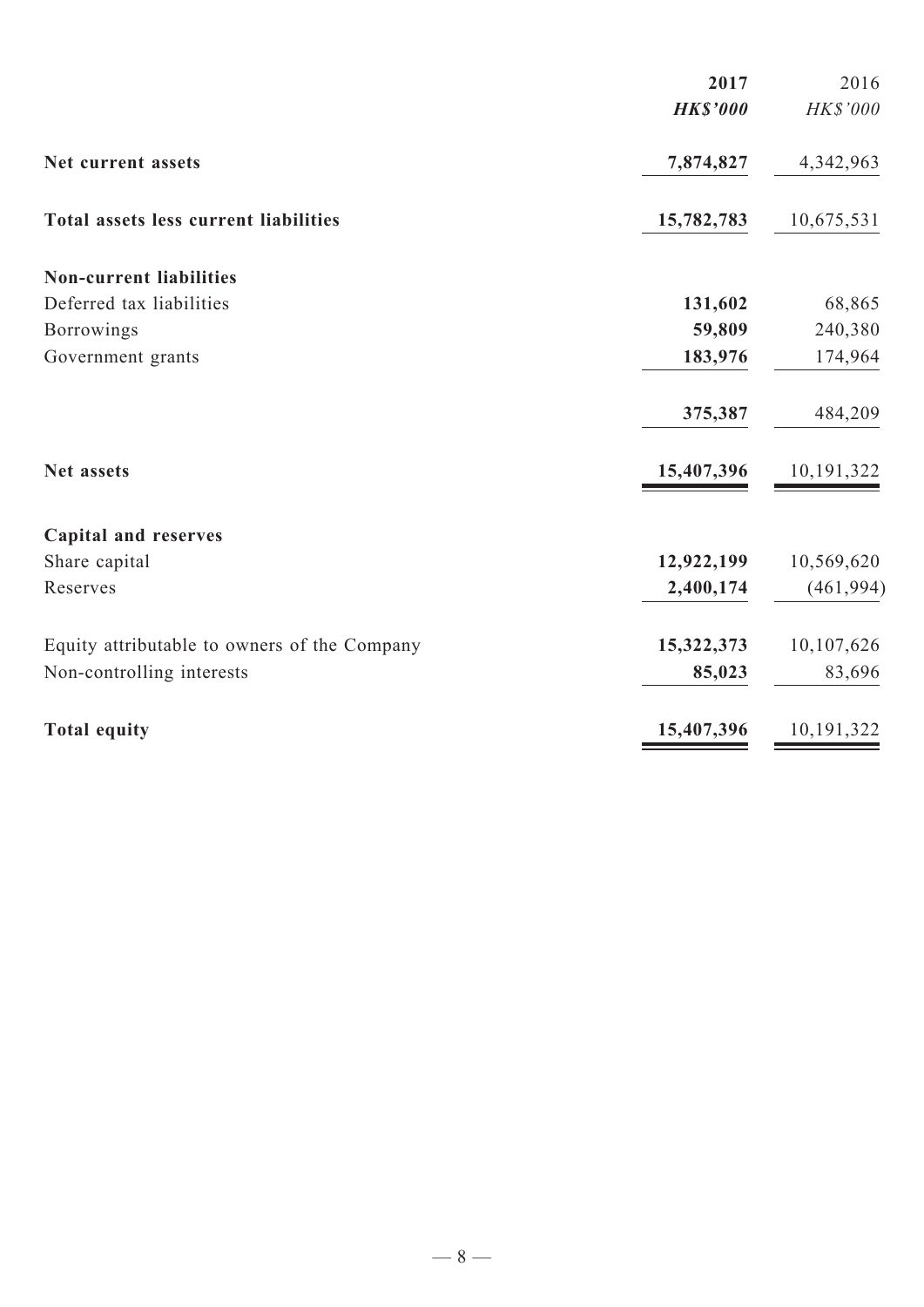#### **NOTES TO consolidated FINANCIAL STATEMENTS**

#### **1. Basis of Preparation**

The consolidated financial statements have been prepared in accordance with Hong Kong Financial Reporting Standards ("HKFRSs") issued by the Hong Kong Institute of Certified Public Accountants (the "HKICPA") and on the historical cost basis except for certain financial instruments that are measured at fair value at the end of the reporting period.

The financial information relating to the years ended 31 December 2017 and 2016 included in this preliminary announcement of annual results 2017 do not constitute the Company's statutory annual consolidated financial statements for those years but is derived from those financial statements. Further information relating to these statutory financial statements required to be disclosed in accordance with section 436 of the Hong Kong Companies Ordinance is as follows:

The Company has delivered the financial statements for the year ended 31 December 2016 to the Registrar of Companies as required by section 662(3) of, and Part 3 of Schedule 6 to, the Hong Kong Companies Ordinance and will deliver the financial statements for the year ended 31 December 2017 in due course.

The Company's auditor has reported on the financial statements of the Group for the years ended 31 December 2017 and 2016. The auditor's reports for both years were unqualified; did not include a reference to any matters to which the auditor drew attention by way of emphasis without qualifying its reports; and did not contain a statement under sections 406(2), 407(2) or (3) of the Hong Kong Companies Ordinance.

#### **2. Revenue and Segment Information**

|               | 2017<br><b>HK\$'000</b> | 2016<br>HK\$'000 |
|---------------|-------------------------|------------------|
| Sale of goods | 15,462,529              | 12,369,041       |

Information reported to the board of directors, being the chief operating decision maker ("CODM"), for the purpose of resources allocation and assessment of segment performance focuses on types of goods delivered.

The Group's reportable segments under HKFRS 8 *Operating Segments* are as follows:

- (a) Finished drugs
- (b) Antibiotics (bulk drugs)
- (c) Vitamin C (bulk drugs)
- (d) Caffeine and others (bulk drugs)

All reportable and operating segments are engaged in the manufacture and sales of pharmaceutical products.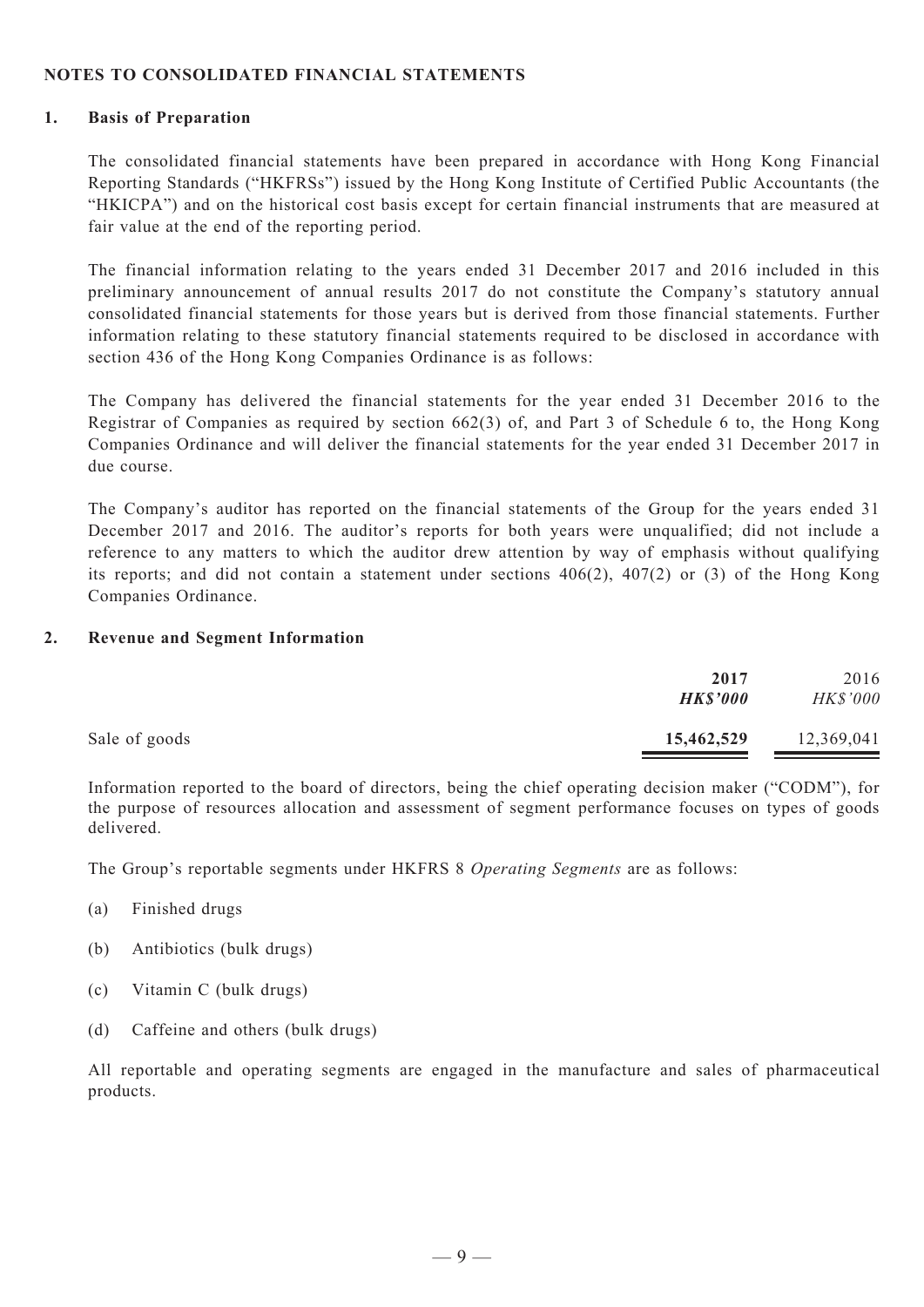## *Segment revenues and results*

The following is an analysis of the Group's revenue and results by operating and reportable segments.

# *For the year ended 31 December 2017:*

|                                    | Finished<br>drugs<br><b>HK\$'000</b> | <b>Antibiotics</b><br><b>HK\$'000</b> | Vitamin C<br><b>HK\$'000</b> | Caffeine<br>and others<br><b>HK\$'000</b> | Segment<br>total<br><b>HK\$'000</b> | <b>Eliminations</b><br><b>HK\$'000</b> | Consolidated<br><b>HK\$'000</b> |
|------------------------------------|--------------------------------------|---------------------------------------|------------------------------|-------------------------------------------|-------------------------------------|----------------------------------------|---------------------------------|
| <b>SEGMENT REVENUE</b>             |                                      |                                       |                              |                                           |                                     |                                        |                                 |
| External sales                     | 11,374,413                           | 1,215,084                             | 1,853,700                    | 1,019,332                                 | 15,462,529                          |                                        | 15,462,529                      |
| Inter-segment sales                |                                      | 93,437                                | 39,624                       | 8,060                                     | 141,121                             | (141, 121)                             |                                 |
| <b>TOTAL REVENUE</b>               | 11,374,413                           | 1,308,521                             | 1,893,324                    | 1,027,392                                 | 15,603,650                          | (141, 121)                             | 15,462,529                      |
| <b>SEGMENT PROFIT</b>              | 2,724,406                            | 45,336                                | 614,164                      | 200,109                                   | 3,584,015                           |                                        | 3,584,015                       |
| Unallocated income                 |                                      |                                       |                              |                                           |                                     |                                        | 25,148                          |
| Unallocated expenses               |                                      |                                       |                              |                                           |                                     |                                        | (127, 520)                      |
| Operating profit                   |                                      |                                       |                              |                                           |                                     |                                        | 3,481,643                       |
| Finance costs                      |                                      |                                       |                              |                                           |                                     |                                        | (26, 631)                       |
| Share of results of joint ventures |                                      |                                       |                              |                                           |                                     |                                        | 10,277                          |
| Profit before tax                  |                                      |                                       |                              |                                           |                                     |                                        | 3,465,289                       |

*For the year ended 31 December 2016:*

|                                                                         | Finished<br>drugs<br>HK\$'000 | Antibiotics<br>HK\$'000 | Vitamin C<br>HK\$'000 | Caffeine<br>and others<br>HK\$'000 | Segment<br>total<br>HK\$'000 | Eliminations<br>HK\$'000 | Consolidated<br>HK\$'000         |
|-------------------------------------------------------------------------|-------------------------------|-------------------------|-----------------------|------------------------------------|------------------------------|--------------------------|----------------------------------|
| <b>SEGMENT REVENUE</b>                                                  |                               |                         |                       |                                    |                              |                          |                                  |
| External sales<br>Inter-segment sales                                   | 8,966,851                     | 1,333,565<br>72,689     | 1,308,687<br>12,621   | 759,938<br>7,688                   | 12,369,041<br>92,998         | (92,998)                 | 12,369,041                       |
| <b>TOTAL REVENUE</b>                                                    | 8,966,851                     | 1,406,254               | 1,321,308             | 767,626                            | 12,462,039                   | (92,998)                 | 12,369,041                       |
| <b>SEGMENT PROFIT</b>                                                   | 2,554,555                     | 24,493                  | 25,726                | 175,254                            | 2,780,028                    |                          | 2,780,028                        |
| Unallocated income<br>Unallocated expenses                              |                               |                         |                       |                                    |                              |                          | 13,005<br>(143, 549)             |
| Operating profit<br>Finance costs<br>Share of results of joint ventures |                               |                         |                       |                                    |                              |                          | 2,649,484<br>(41, 711)<br>27,559 |
| Profit before tax                                                       |                               |                         |                       |                                    |                              |                          | 2,635,332                        |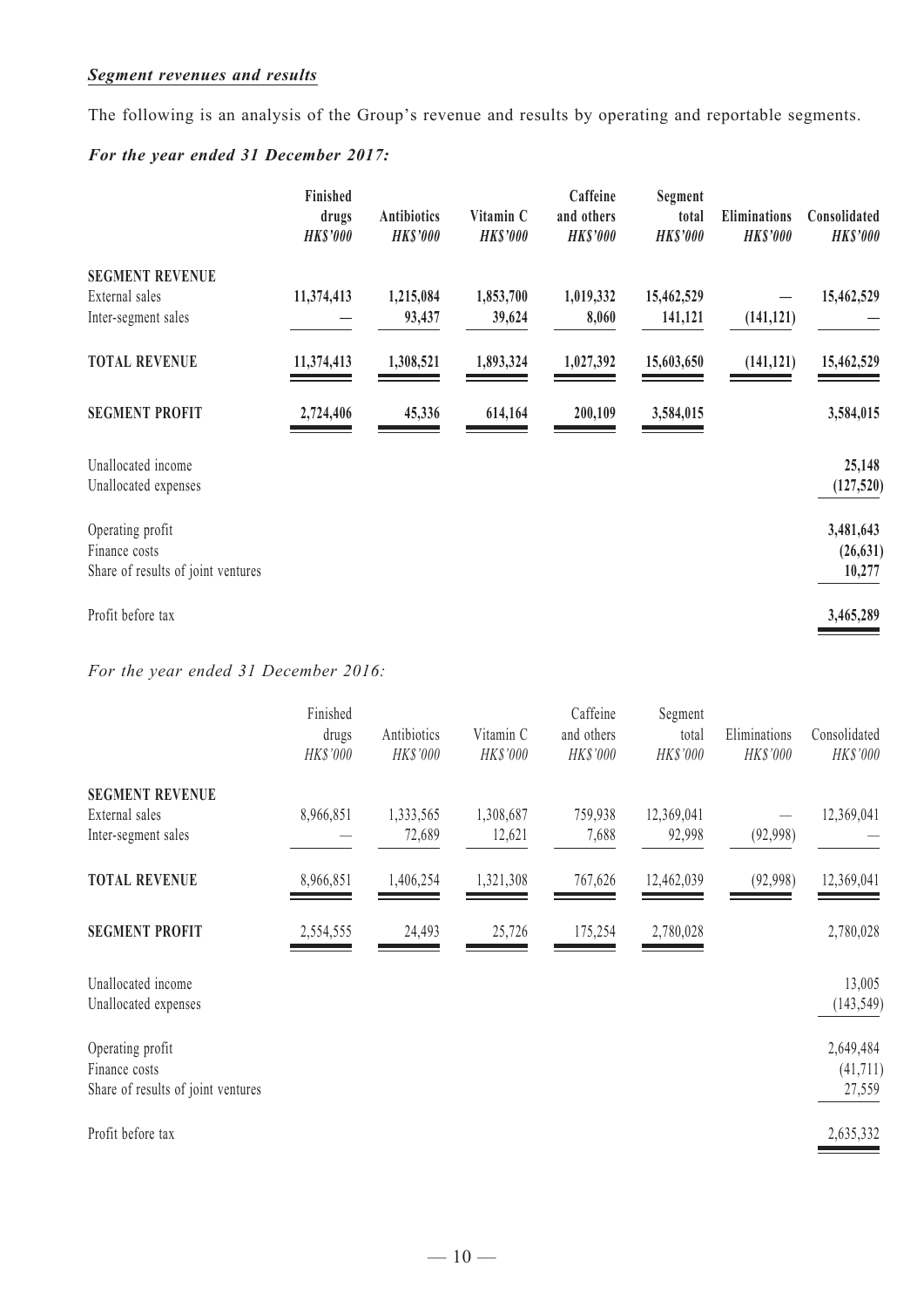Segment profit represents the profit earned by each segment without allocation of interest income, finance costs, central administrative expenses and share of results of joint ventures. This is the measure reported to the CODM for the purposes of resources allocation and performance assessment.

Inter-segment sales are charged at prevailing market rates.

#### *Geographical information*

Information about the Group's revenue is presented based on geographical location of customers:

|                                                                  | 2017<br><b>HK\$'000</b> | 2016<br><b>HK\$'000</b> |
|------------------------------------------------------------------|-------------------------|-------------------------|
| The People's Republic of China (the "PRC") (country of domicile) | 12,340,123              | 9,679,224               |
| Other Asian regions                                              | 1,264,272               | 1,228,182               |
| Americas                                                         | 851,288                 | 659,305                 |
| Europe                                                           | 862,902                 | 654,555                 |
| Others                                                           | 143,944                 | 147,775                 |
|                                                                  | 15,462,529              | 12,369,041              |
|                                                                  |                         |                         |

The Group's operations are substantially based in the PRC and significantly all non-current assets of the Group are located in the PRC. Therefore, no further analysis of geographical information is presented.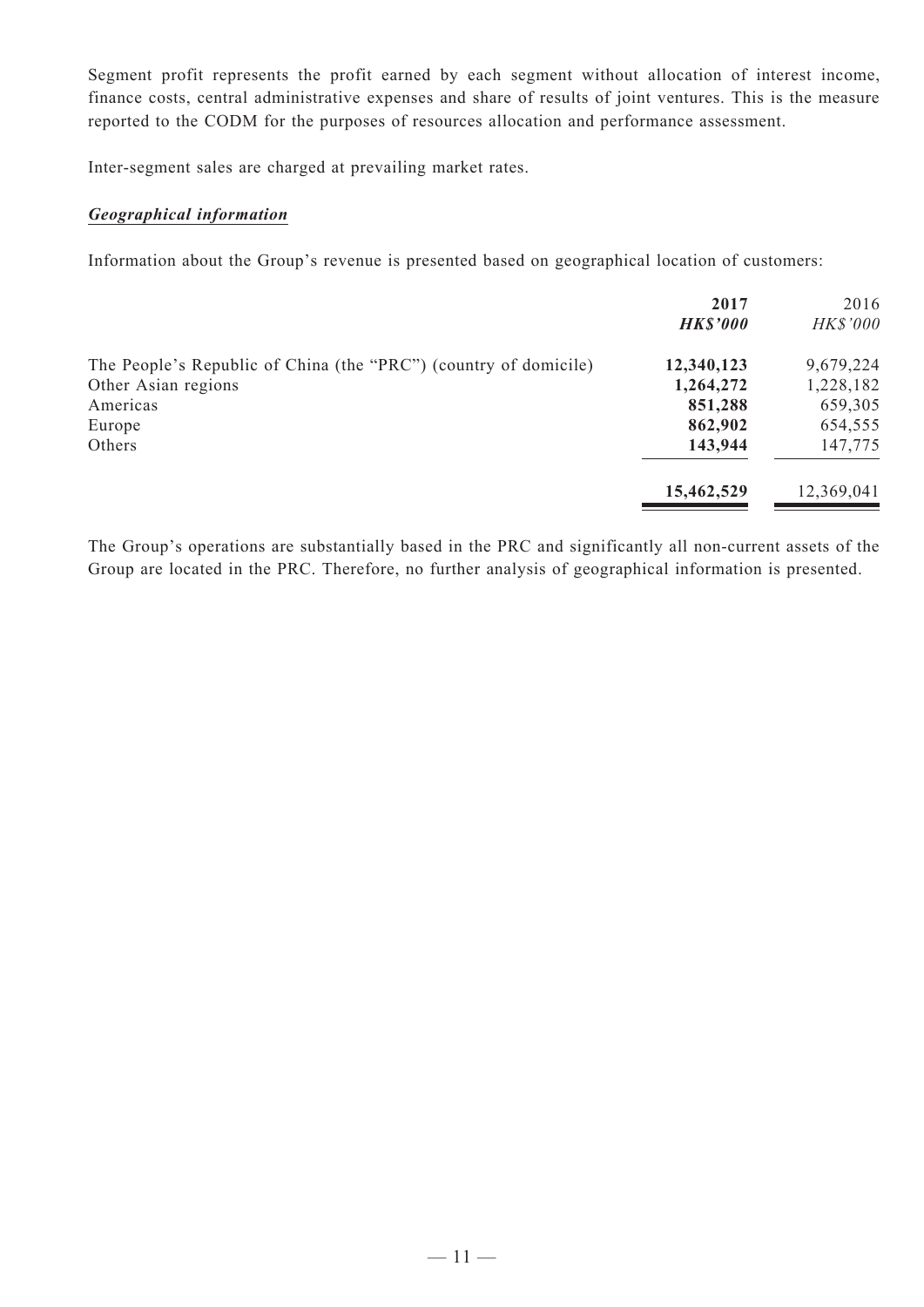#### **3. Profit Before Tax**

|                                                                      | 2017<br><b>HK\$'000</b> | 2016<br>HK\$'000 |
|----------------------------------------------------------------------|-------------------------|------------------|
| Profit before tax has been arrived at after charging (crediting):    |                         |                  |
| Staff costs, including directors' and chief executive's remuneration |                         |                  |
| - Salaries, wages and other benefits                                 | 1,015,460               | 810,800          |
| - Contributions to retirement benefit schemes                        | 109,183                 | 100,533          |
| Total staff costs                                                    | 1,124,643               | 911,333          |
| Amortisation of intangible assets                                    | 86,186                  | 17,796           |
| Amortisation of prepaid lease payments                               | 17,483                  | 19,218           |
| Depreciation of property, plant and equipment                        | 612,856                 | 550,713          |
| Total depreciation and amortisation                                  | 716,525                 | 587,727          |
| Auditor's remuneration                                               | 3,640                   | 3,500            |
| Government grant income                                              | (34, 353)               | (24, 976)        |
| Interest income                                                      | (25, 148)               | (13,005)         |
| Loss on disposal of property, plant and equipment (included in other |                         |                  |
| expenses)                                                            | 19,947                  | 20,572           |
| Net foreign exchange loss (gain)                                     | 36,938                  | (10,009)         |
| Research and development expenditure recognised as an expense        |                         |                  |
| (included in other expenses)                                         | 815,258                 | 403,140          |
| Rental expenses                                                      | 38,543                  | 32,791           |

*Note:* Cost of inventories recognised as an expense approximated cost of sales as shown in the consolidated statement of profit or loss and other comprehensive income for the years ended 31 December 2017 and 2016.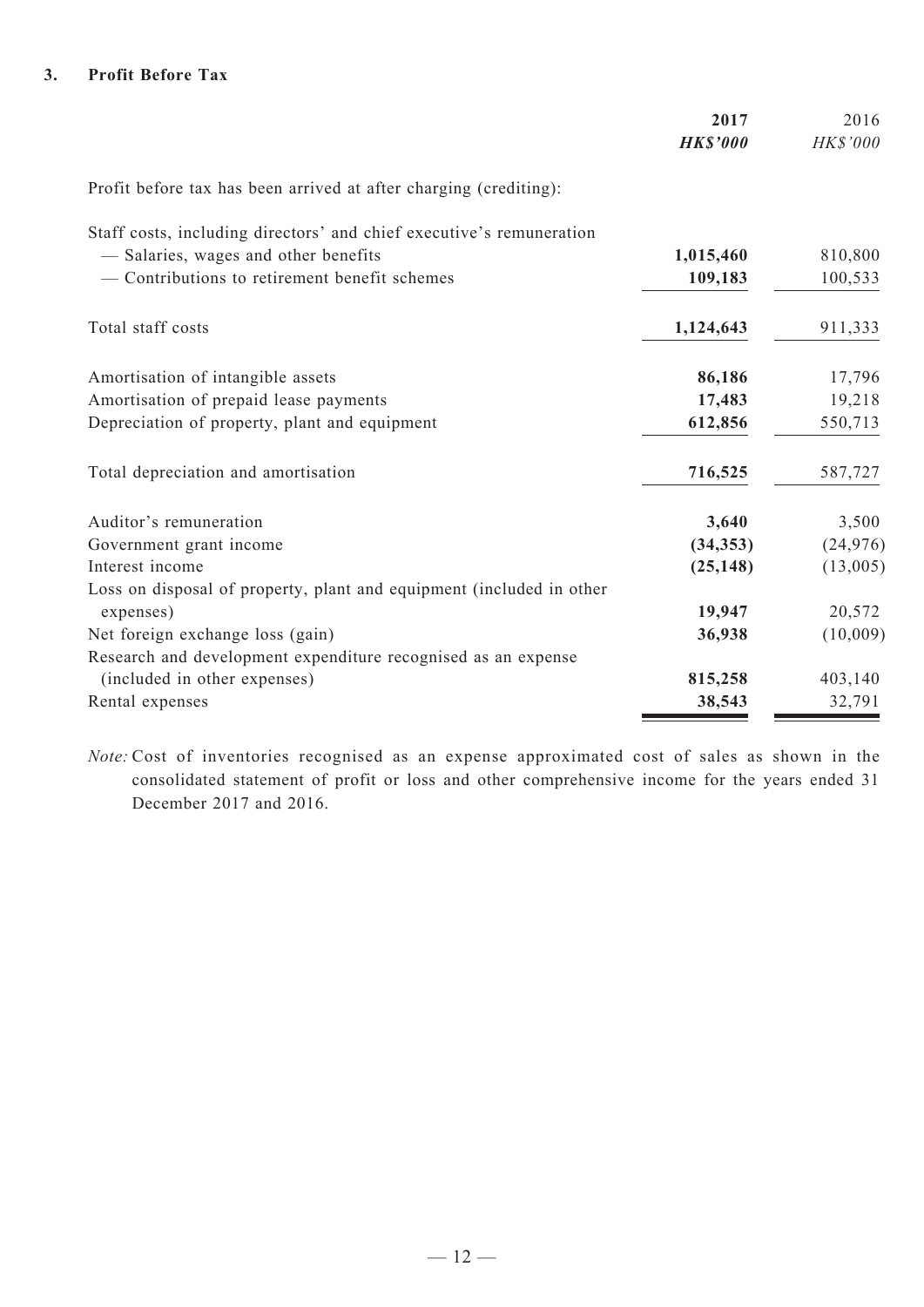|                                                                | 2017<br><b>HK\$'000</b> | 2016<br>HK\$'000 |
|----------------------------------------------------------------|-------------------------|------------------|
| Current taxation                                               |                         |                  |
| — PRC Enterprise Income Tax                                    | 546,780                 | 450,233          |
| - PRC withholding tax on dividends distributed by subsidiaries | 59,950                  | 41,899           |
| — United States of America ("USA") income tax                  | 14,989                  |                  |
|                                                                | 621,719                 | 492,132          |
| Deferred taxation                                              | 63,526                  | 29,975           |
|                                                                | 685,245                 | 522,107          |

The Company and its subsidiaries incorporated in Hong Kong are subject to 16.5% of the estimated assessable profits under Hong Kong Profits Tax. No Hong Kong Profits Tax has been recognised as the Company and its subsidiaries incorporated in Hong Kong had no assessable profits for both years.

The basic tax rate of the Company's PRC subsidiaries is 25% under the law of the PRC on Enterprise Income Tax (the "EIT Law") and implementation regulations of the EIT law. Certain subsidiaries of the Company are qualified as advanced technology enterprises and have obtained approvals from the relevant tax authorities for the applicable tax rate reduced to 15% for a period of 3 years up to 2020.

The Federal and State income tax rate in the USA are calculated at 35% and 5.5%, respectively for the year ended 31 December 2017. The U.S. Tax Cuts and Jobs Act (the "Act") was executed into law on 22 December 2017. The Act includes significant changes to the U.S. corporate income tax system that are effective on 1 January 2018, including a reduction of the U.S. corporate income tax rate from 35% to 21%.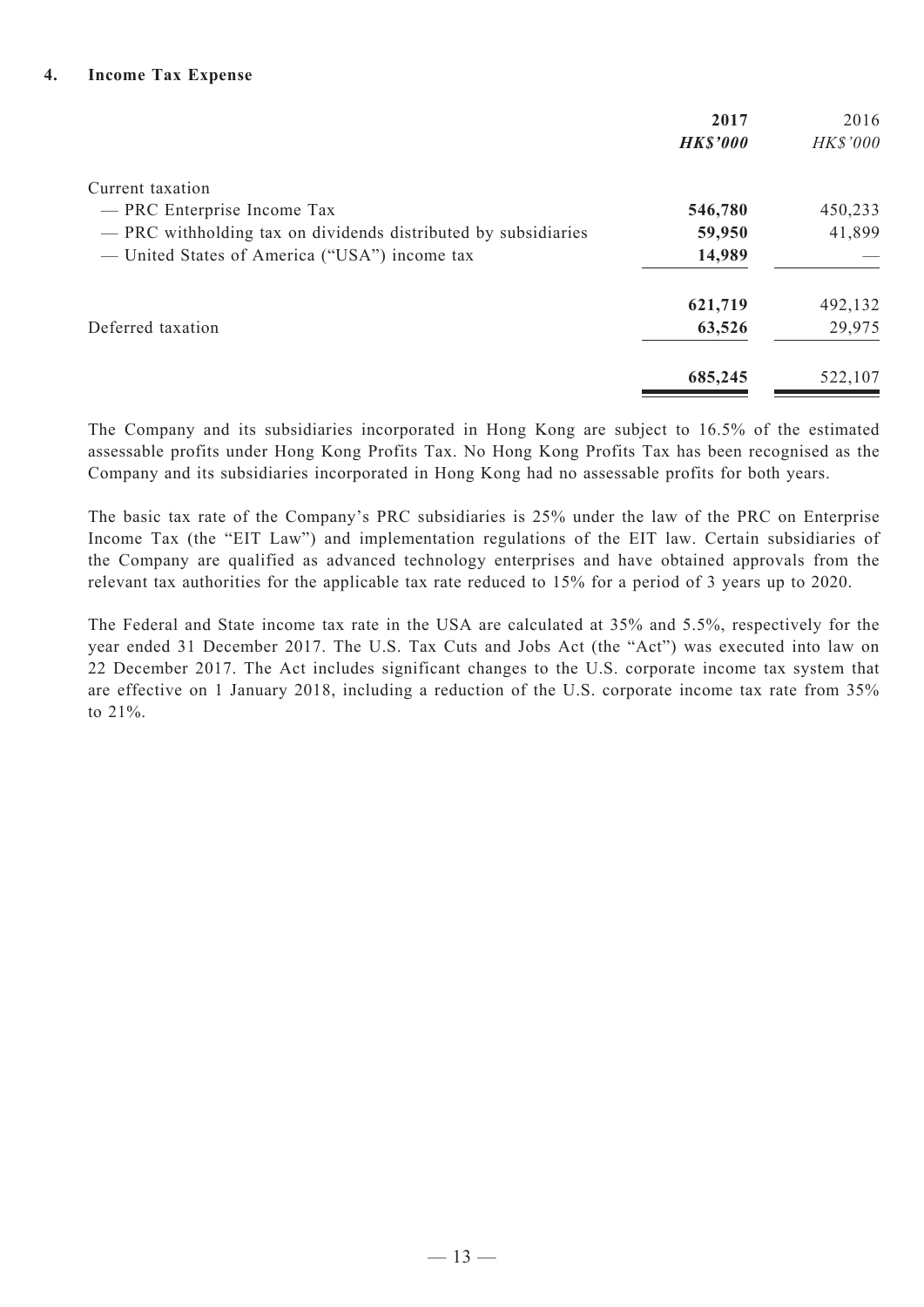#### **5. Earnings Per Share**

**6. Dividends**

The calculation of the basic and diluted earnings per share attributable to the owners of the Company is based on the following data:

|                                                                                             | 2017<br><b>HK\$'000</b> | 2016<br>HK\$'000 |
|---------------------------------------------------------------------------------------------|-------------------------|------------------|
| Earnings                                                                                    |                         |                  |
| Earnings for the purpose of basic and diluted earnings per share                            | 2,770,522               | 2,100,848        |
|                                                                                             | 2017<br>'000            | 2016<br>'000     |
| Number of shares                                                                            |                         |                  |
| Weighted average number of ordinary shares<br>for the purpose of basic earnings per share   | 6,091,481               | 5,960,417        |
| Effect of dilutive potential ordinary shares:<br>Share options granted by the Company       | 224                     | 42,275           |
| Weighted average number of ordinary shares<br>for the purpose of diluted earnings per share | 6,091,705               | 6,002,692        |
| <b>Dividends</b>                                                                            |                         |                  |
|                                                                                             | 2017<br><b>HK\$'000</b> | 2016<br>HK\$'000 |
| Dividends recognised as distribution during the year:                                       |                         |                  |
| 2016 Final, paid - HK12 cents<br>$(2016: 2015$ Final, paid — HK11 cents) per share          | 726,482                 | 650,212          |

Subsequent to the end of the reporting period, a final dividend in respect of the year ended 31 December 2017 of HK15 cents (2016: final dividend in respect of the year ended 31 December 2016 of HK12 cents) per ordinary share has been proposed by the directors of the Company. Subject to approval by the shareholders in the forthcoming general meeting, the proposed final dividend will be paid on or around Friday, 15 June 2018 to the shareholders of the Company whose names appear on the register of members of the Company on Tuesday, 5 June 2018.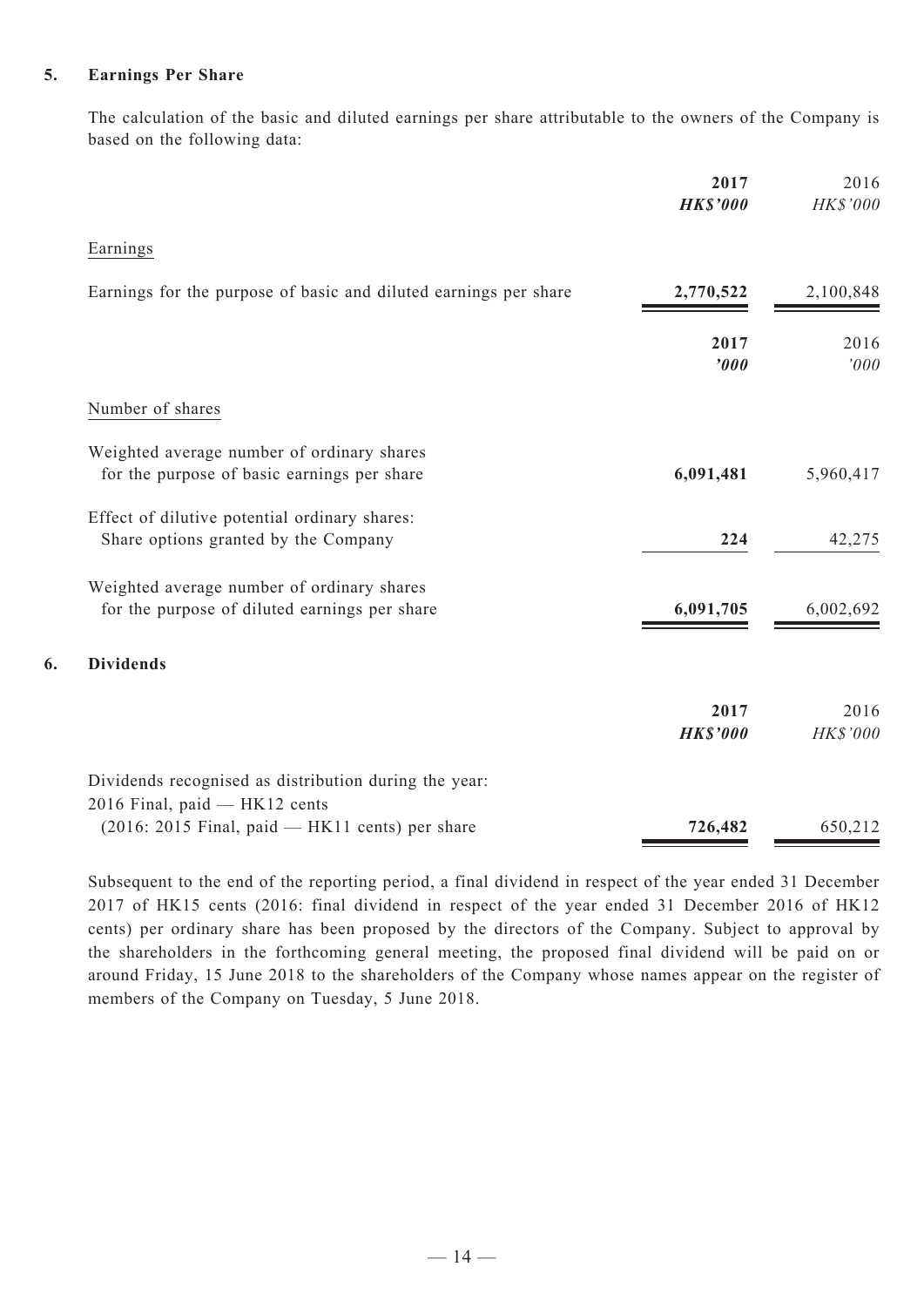#### **7. Trade and Other Receivables**

|                                           | 2017            | 2016      |
|-------------------------------------------|-----------------|-----------|
|                                           | <b>HK\$'000</b> | HK\$'000  |
| Trade receivables                         | 1,863,900       | 1,492,855 |
| Less: allowance for doubtful debts        | (13, 491)       | (10, 423) |
|                                           | 1,850,409       | 1,482,432 |
| Prepayments for purchase of raw materials | 202,499         | 150,585   |
| Deposits and prepayment for utilities     | 50,733          | 51,720    |
| Other tax recoverable                     | 92,827          | 46,891    |
| Others                                    | 137,811         | 103,638   |
|                                           | 2,334,279       | 1,835,266 |
|                                           |                 |           |

The Group allows a general credit period of up to 90 days (2016: up to 90 days) to its trade customers. The following is an aged analysis of trade receivables (net of allowance for doubtful debts) at the end of the reporting period presented based on invoice dates which approximated the respective revenue recognition dates:

|                  | 2017<br><b>HK\$'000</b> | 2016<br>HK\$'000 |
|------------------|-------------------------|------------------|
| $0$ to $90$ days | 1,590,027               | 1,357,953        |
| 91 to 180 days   | 238,594                 | 114,647          |
| 181 to 365 days  | 21,788                  | 9,832            |
|                  | 1,850,409               | 1,482,432        |

#### **8. Bills Receivables**

Bills receivables represent bills on hand. All bills receivables of the Group are with a maturity period of less than 180 days (2016: 180 days) and not yet due at the end of the reporting period, and management considers the default rate is low based on historical information and experience.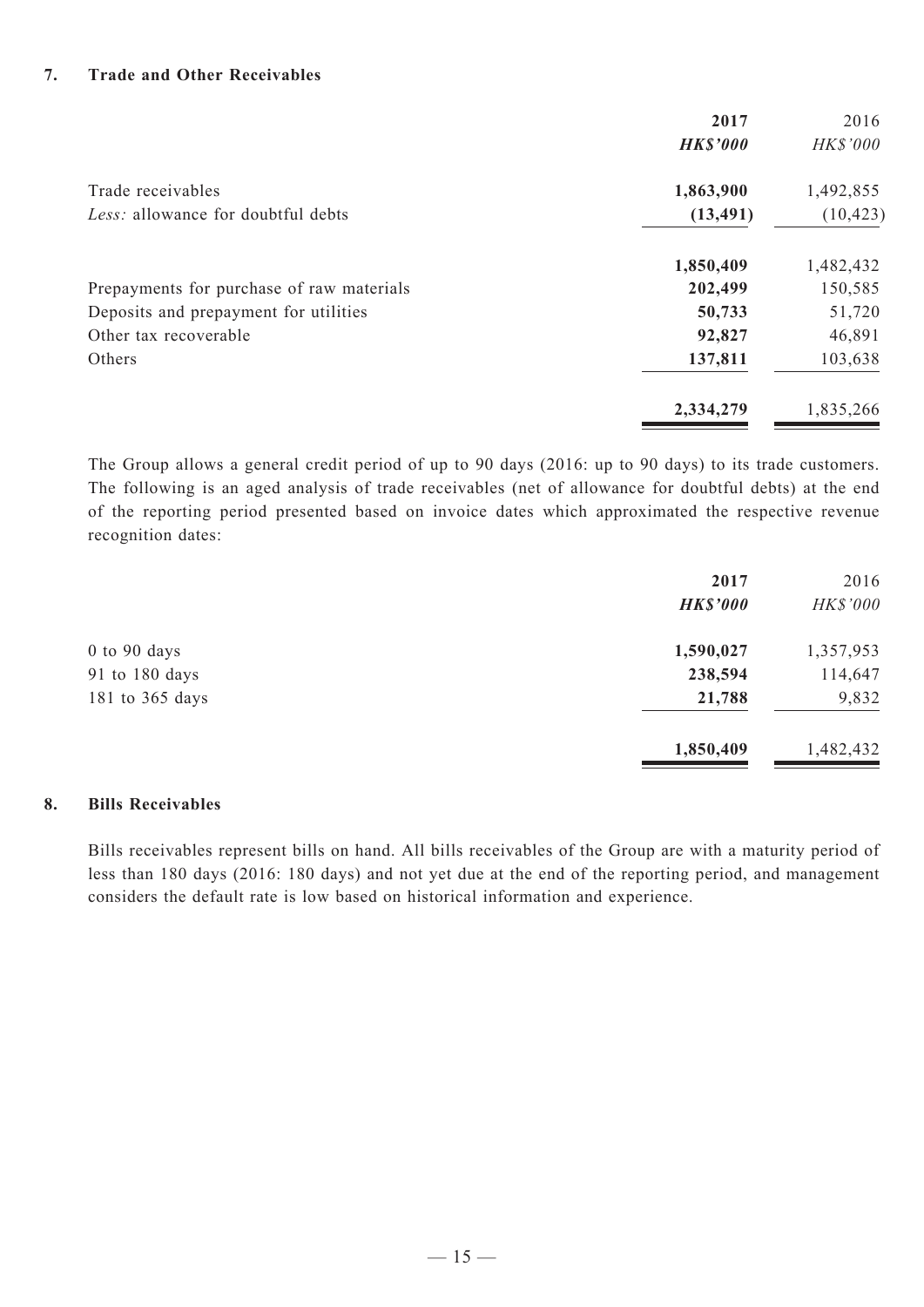#### **9. Trade and Other Payables**

|                                                | 2017            | 2016      |
|------------------------------------------------|-----------------|-----------|
|                                                | <b>HK\$'000</b> | HK\$'000  |
| Trade payables                                 | 1,485,365       | 1,113,908 |
| Customers deposits and advance from customers  | 909,486         | 547,937   |
| Other tax payables                             | 159,531         | 86,518    |
| Freight and utilities charges payable          | 60,169          | 79,299    |
| Construction cost and acquisition of property, |                 |           |
| plant and equipment payable                    | 985,234         | 678,108   |
| Government grants                              | 138,679         | 126,114   |
| Staff welfare payable                          | 188,388         | 109,749   |
| Selling expense payable                        | 443,697         | 115,388   |
| Others                                         | 142,834         | 80,872    |
|                                                | 4,513,383       | 2,937,893 |

The following is an aged analysis of trade payables at the end of the reporting period presented based on the invoice dates:

|                    | 2017            | 2016      |
|--------------------|-----------------|-----------|
|                    | <b>HK\$'000</b> | HK\$'000  |
| $0$ to $90$ days   | 1,098,644       | 1,008,024 |
| 91 to 180 days     | 232,799         | 45,290    |
| More than 180 days | 153,922         | 60,594    |
|                    | 1,485,365       | 1,113,908 |

The general credit period on purchases of goods is up to 90 days (2016: up to 90 days). The Group has financial risk management policies in place to ensure that all payables are settled within the credit timeframe.

#### **10. Bills Payables**

All bills payables of the Group are aged within 180 days (2016: 180 days) and not yet due at the end of the reporting period.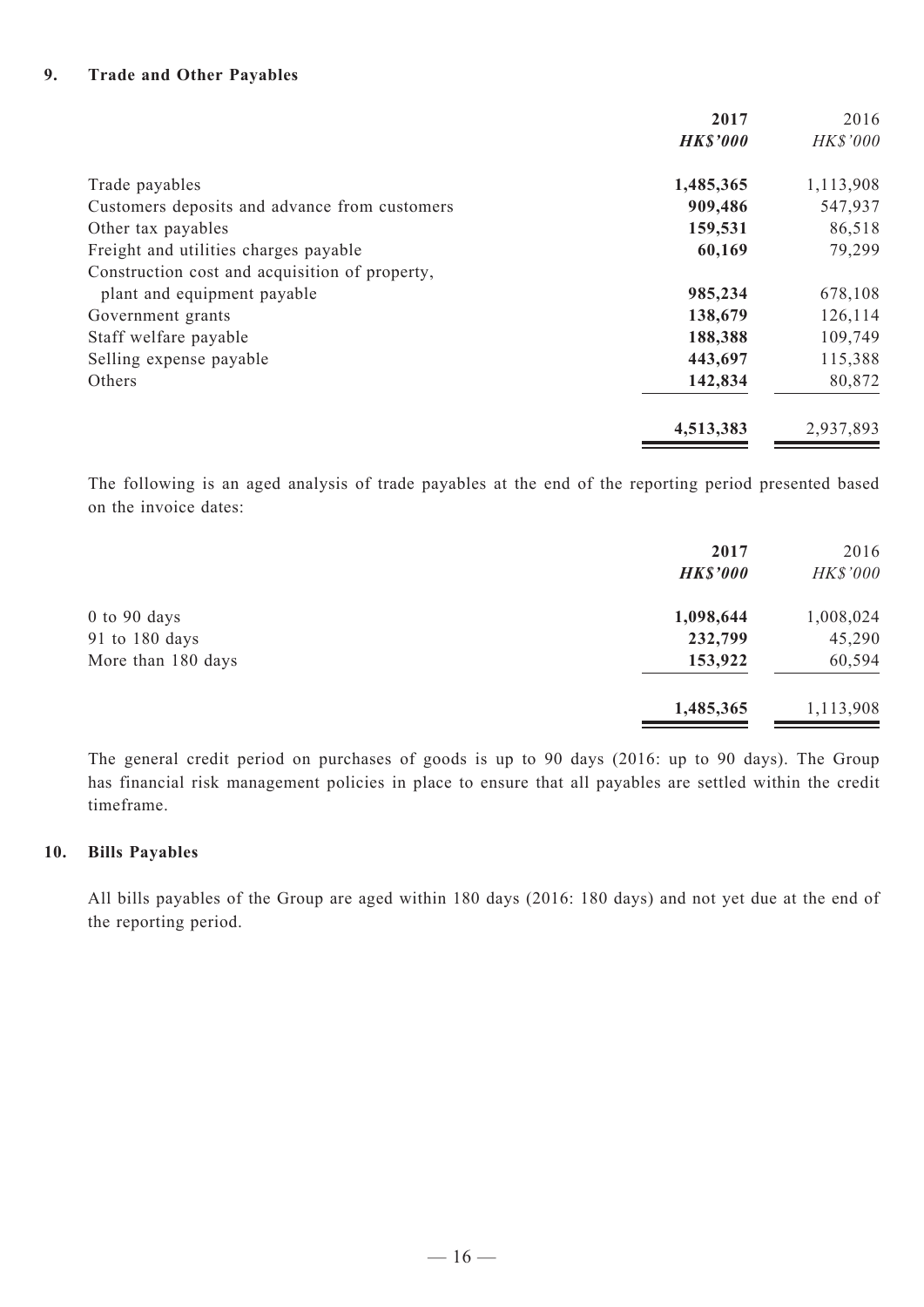# **MANAGEMENT DISCUSSION AND ANALYSIS**

### **RESULTS**

For the year ended 31 December 2017, the Group recorded turnover of approximately HK\$15,463 million, representing a 25.0% growth (or a 26.6% growth on a constant currency basis) year-on-year; and profit attributable to shareholders of approximately HK\$2,771 million, representing a 31.9% growth (or a 33.6% growth on a constant currency basis) year-on-year. Both basic earnings per share and diluted earnings per share are HK45.48 cents. The Board of Directors ("The Board") has proposed the payment of a final dividend of HK15 cents per share.

#### **FINISHED DRUG BUSINESS**

The finished drug business continued to achieve satisfactory growth in 2017, with sales reaching approximately HK\$11,374 million, representing a 26.8% growth (or a 28.4% growth on a constant currency basis) year-on-year.

#### **Innovative Drug Products**

During the year, the Group continued its efforts in expanding its professional sales team, strengthening academic based promotion and endeavouring to expand the hospital network. In addition, more provincial drug tenders were completed. The gradual implementation of the new tender results and the inclusion of "NBP" injection and "Jinyouli" into the new national reimbursement drug list released in 2017 (the "New NRDL") also added growth momentum to the innovative drug products. With these efforts and favourable operating conditions, the innovative drug products managed to continue its robust growth, along with further expansion of market share. Sales of innovative drug products for the year reached approximately HK\$6,582 million, representing a 37.9% growth (or a 39.5% growth on a constant currency basis) year-on-year.

The following is an overview of the Group's major innovative drug products:

## **"NBP" (恩必普)**

"NBP" is a Class 1 new drug in China and a patent-protected exclusive product. Its major ingredient is butylphthalide, and the drug is mainly used for the treatment of acute ischemic stroke. Both its soft capsule and injection formulations have been included into the New NRDL.

"NBP" has been awarded the "State Science and Technology Progress Award (Second Class)", the "Golden Award for Outstanding Chinese Patented Invention" and the "China Grand Awards for Industry". "NBP" is also listed as one of the recommended drugs in the "Guidelines for Acute Ischemic Stroke Treatment in China (2014)", which serves to recognize the clinical efficacy of "NBP" in treating acute ischemic stroke, hence providing a solid basis for its academic-based promotion. As both formulations are reimbursable, it is especially favourable to the promotion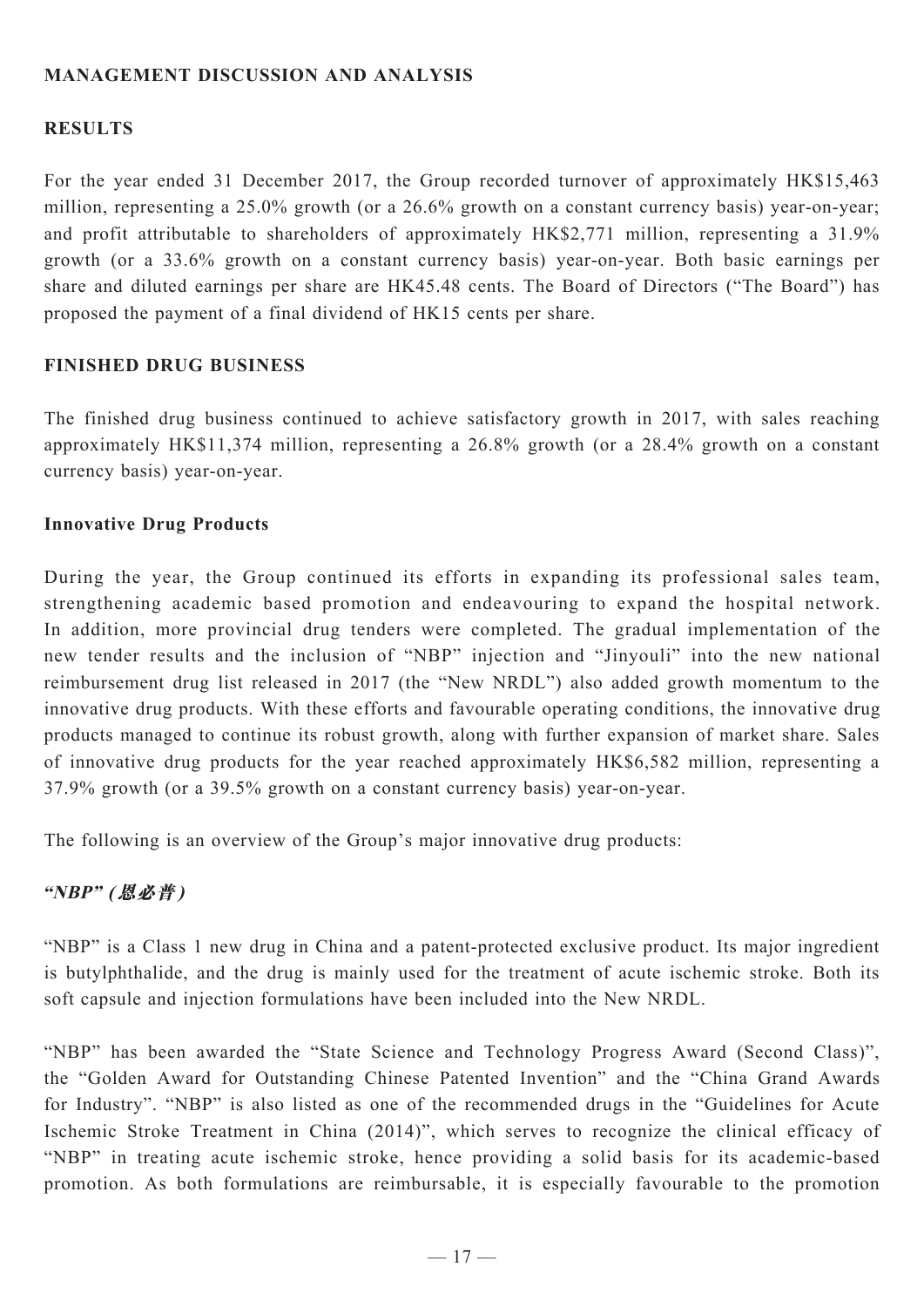of sequential treatment with injection and soft capsule. "NBP" was also newly included into the "Guidelines for the Diagnosis and Treatment of Acute Ischemic Stroke in China" and "Guidelines for the Assessment and Treatment of Cerebral Collateral Circulation in Ischemic Stroke (2017)" during 2017, further strengthening the clinical evidence of "NBP".

"NBP" also made progress in expanding into new treatment area. In addition to obtaining approval from the China Food and Drug Administration ("CFDA") for conducting clinical study of "NBP" soft capsules for the treatment of vascular dementia caused by ischemic stroke, the "Guidelines for Diagnosis and Treatment of Dementia and Cognitive Impairment in China (2015)" published in 2016 also mentions the effectiveness of "NBP" in improving the cognitive function and ability in managing daily activities of patients with ischemic subcortical non-dementia-type vascular cognitive dysfunction. In 2017, butylphthalide was also listed as category IIb recommendation and category B evidence for treatment of post-stroke cognitive impairment in "Specialists' Consensus on Post-stroke Cognitive Impairment Management".

Apart from vascular dementia, a number of other clinical studies including using "NBP" for the treatment of cerebrovascular disease, mild cognitive impairment and cognitive impairment of middle to late stage of Parkinson's disease after deep brain stimulation have also commenced. In March, 2018, "Butylphthalide soft capsules" was even granted orphan drug designation for the treatment of amyotrophic lateral sclerosis (ALS) by the U.S. Food and Drug Administration ("U.S. FDA"). This indication has also been undergoing a clinical study in China since July 2015. The studies on new indications will bring new market potentials and opportunities to "NBP".

In recent drug tenders, the new tender prices of "NBP" are largely stable. With the implementation of the new tender results and inclusion of "NBP" into the New NRDL, there will be more market opportunities for "NBP" injections. Apart from continuous expansion in the high-end market, the Group will also gradually expand its coverage into the lower-tier medical markets. The Group will also continue to strengthen academic-based promotion by means of organizing academic conferences and initiating clinical study projects, so as to enhance experts' recognition of the product.

# **"Oulaining" (歐來寧)**

"Oulaining" is available in the forms of capsule and lyophilized powder injection. Its major ingredient is oxiracetam, and the drug is mainly used for the treatment of mild to moderate memory and mental impairment resulting from vascular dementia, senile dementia and brain trauma. "Oulaining" lyophilized powder injection is an exclusive formulation in China, and has been awarded the "Hebei Province Science and Technology Progress Award (First Class)". In the "Guidelines for Diagnosis and Treatment of Dementia and Cognitive Impairment in China (2015)" published in 2016, description and evidence were given on the efficacy of oxiracetam on Alzheimer's disease, vascular dementia and cognitive impairment. In recent drug tenders, products of the "Oulaining" series were able to win at relatively desirable tender prices. Moreover, the new inclusion of "Oulaining" capsule into the drug reimbursement list of Guizhou Province and the new inclusion of "Oulaining" injection into the drug reimbursement list of Jilin Province further enhanced the expansion of the oxiracetam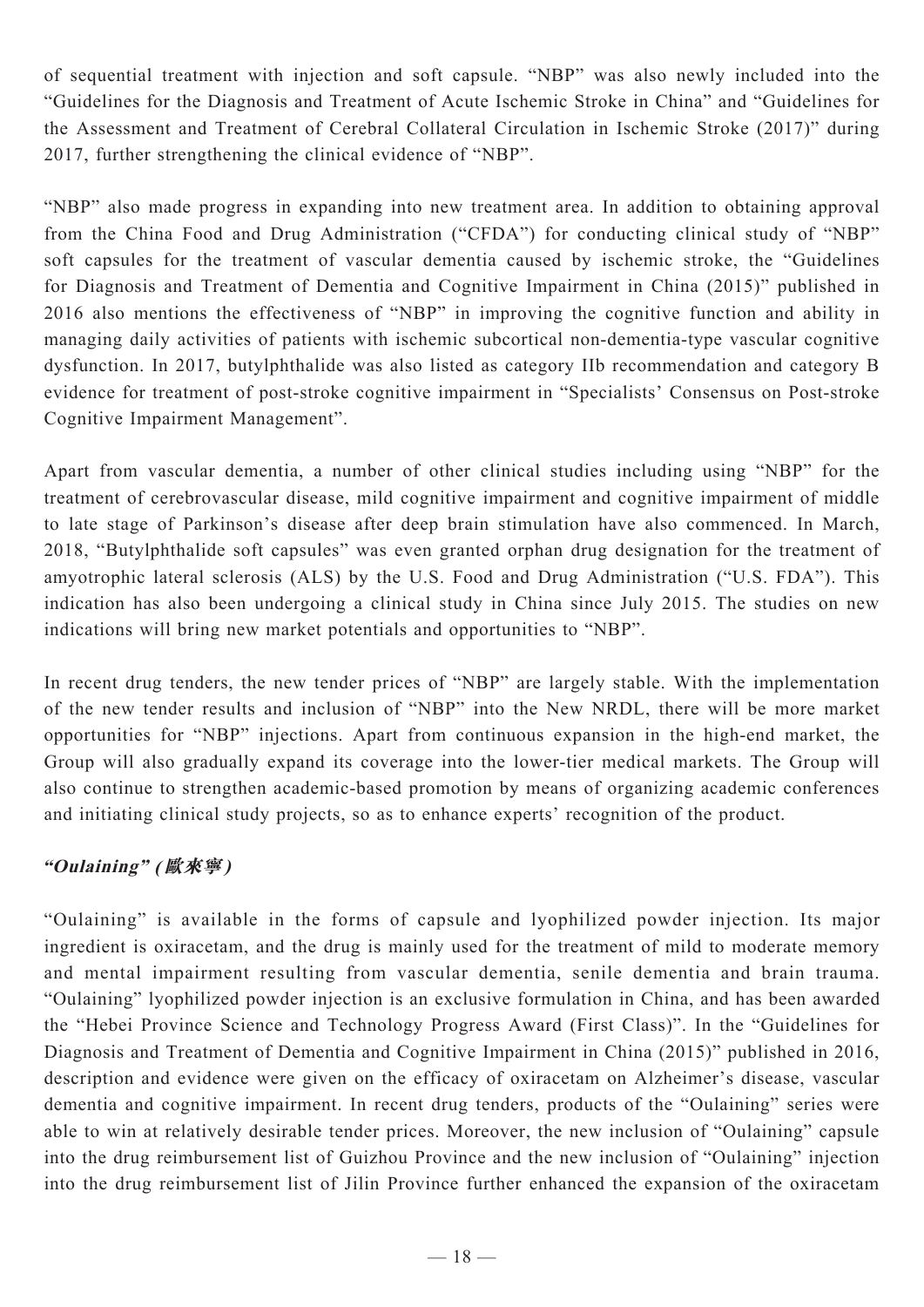market. The Group will strengthen the clinical research of oxiracetam and enhance experts' support. In addition, more efforts will be put into professional academic-based promotions to communicate the clinical benefits of the products, ensuring continuous and stable growth.

# **"Xuanning" (玄寧)**

"Xuanning" is available in the forms of tablet and dispersible tablet. Its major ingredient is maleate levamlodipine, and the drug is mainly used for the treatment of hypertension and angina pectoris. The product has been awarded the "State Technological Invention Award (Second Class)" and is included in the new edition of the "Guidelines for the Rational Use of Drugs for Hypertension" in 2017. In 2017, a study of comparing levamlodipine maleate ("Xuanning") and amlodipine besylate in the treatment of hypertension was released. The research study was a major project in the "12th Five-Year Plan", participated by 110 research units in 21 cities in China, with a sample size of over 10,000 cases. The results of the study indicate that "Xuanning" is comparable with the imported amlodipine besylate in terms of efficacy and effectiveness in the prevention of coronary heart disease and stroke, for which hypertension is the leading cause. The compound prevalence for cardio-cerebrovascular events for two years is 5.0% for the imported drug and 4.6% for "Xuanning" ( $P > 0.05$ ). The results of the study also indicate that the occurrence of adverse reaction of "Xuanning" is remarkably lower than that of the imported drug. The occurrence rates of swelling and headache for "Xuanning" are 1.1% and 0.7% respectively; and those of the imported drug are 2.8% and 1.1% respectively. The results of the study will also provide statistical support for the new drug application of "Xuanning" in the U.S.. Leveraging the competitive advantage of product differentiation, the Group is committed to developing "Xuanning" as the leading brand in domestically manufactured amlodipine, and at the same time expanding its coverage in the low-tier end-user market to achieve rapid growth.

# **"Duomeisu" (多美素)**

"Duomeisu" (doxorubicin hydrochloride liposome injection) is used as a chemotherapy drug. The drug has been recommended by the "National Comprehensive Cancer Network (NCCN) Guidelines" for the first-line treatment of lymphoma, multiple myeloma, ovarian cancer and second-line treatment of various cancers such as breast cancer, bone and soft tissue sarcoma and AIDS-related Kaposi sarcoma with improving progress. The patented nano-membrane extrusion technique of "Duomeisu" can achieve a more consistent particle size of the liposome, ensuring the target enrichment effect of the liposomal drug and significantly minimizing cardiotoxicity, hair loss, nausea, vomiting and other side effects.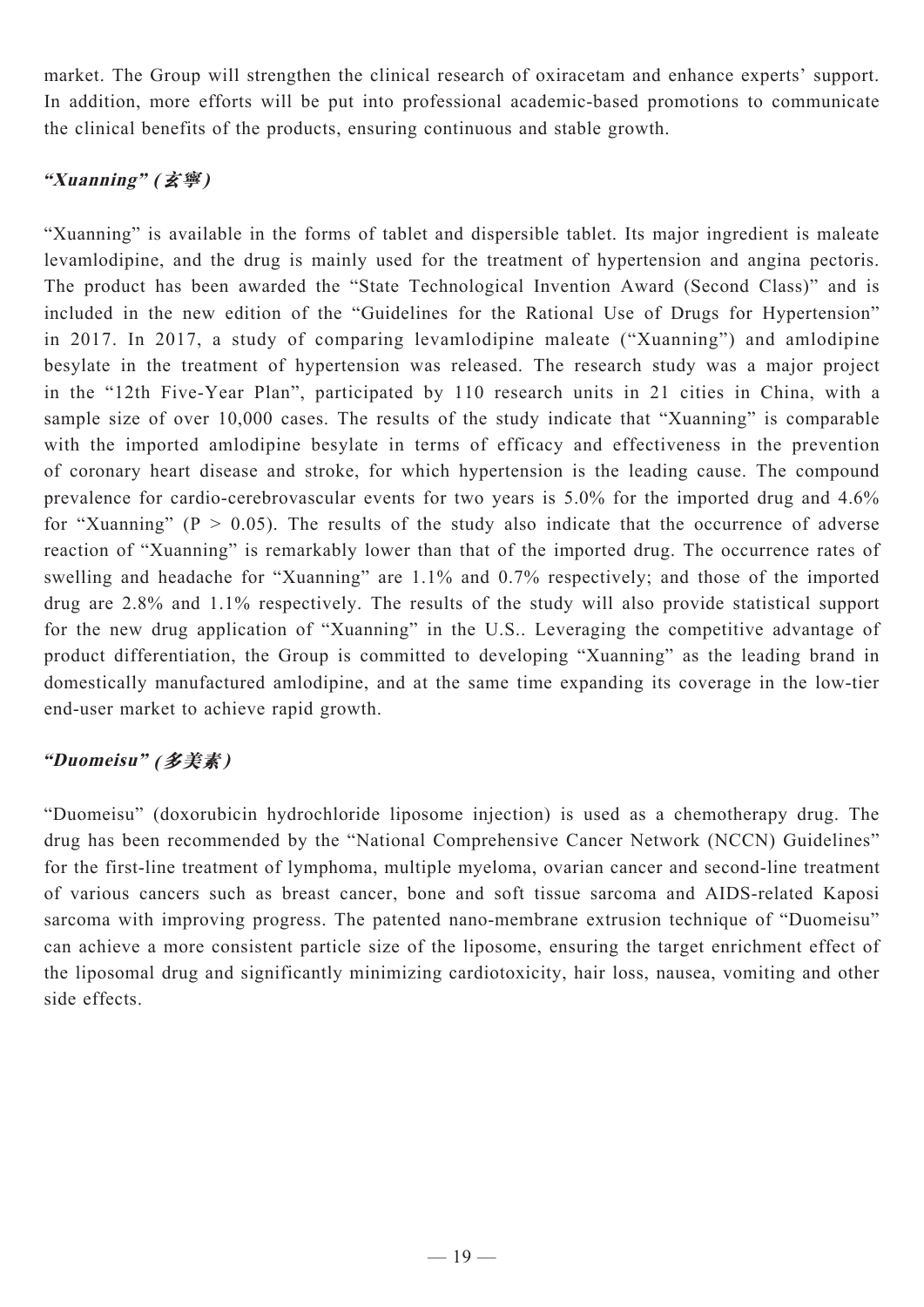Since product launch, the Group has adhered to the marketing strategies of conducting clinical studies and holding academic conferences to enhance the recognition of "Duomeisu" by clinical doctors. The Group also works with experts in initiating large-scale clinical study projects to expand the scope of application and applicable population of "Duomeisu". The Group also cooperates with various clinical societies to support the academic-based promotion of Duomeisu. After years of promotion, "Duomeisu" has become the leading brand of doxorubicin hydrochloride liposome injection in China, and the implementation of new tender results also provides "Duomeisu" with a larger room for market development.

# **"Jinyouli" (津優力)**

"Jinyouli" (PEG-rhGCSF injection) is the first long-acting white blood cell booster drug in China. It is used to decrease the incidence of infection due to low white blood cell count in patients receiving chemotherapy, thus ensuring the administration of standardized dosage for chemotherapy. "Jinyouli" is well supported by evidence with its phase IV clinical study being included in the "Significant New Drug Innovation" major technology project in the 12th Five-Year Plan. It has the largest sample size in respect of clinical study of long-acting granulocyte-stimulating factor in China. The study has involved 1,537 cases covering lung cancer, breast cancer, lymphoma and other type of cancers. The efficacy and safety of "Jinyouli" were clinically proven with domestic and foreign guidelines unanimously recommending its application. The quality of "Jinyouli" is highlighted by the "Golden Award for Outstanding Chinese Patented Invention", the highest government award in the area of patents in China, it received in 2017, further enhancing its competitive advantage. With the implementation of the new tender results and its inclusion into the New NRDL, the market prospect of "Jinyouli" has become more promising.

# **"Ailineng" (艾利能)**

"Ailineng" (elemene injection) is a China-developed anti-tumour drug mainly used for the treatment of nerve glioma, brain metastases, and adjuvant treatment of malignant pleural and peritoneal effusion. The product can be used in combination with chemotherapy and radiotherapy to boost the clinical efficacy of oncology therapies. After years of clinical use, it has been widely recognized by the medical market. The upgraded liquid formulation of this product has obtained patent in China. Compared with the traditional emulsion formulation, the liquid formulation contains elemene with enhanced purity and volume, and thus the rate of adverse clinical reaction is significantly reduced. The Group is now cooperating with oncologists in China to strengthen the development of clinical evidence of "Ailineng", and will continue to strive for annual expansion of market share through marketing strategies of market segmentation and academic-based promotion.

# **"Nuolining" (諾利寧)**

"Nuolining" (imatinib mesylate tablets) was launched in 2015 as the Group's first approved small molecule targeted cancer drug. It is mainly used for the treatment of Philadelphia chromosomepositive chronic myelocytic leukemia (Ph+CML), Philadelphia chromosome-positive acute lymphoblastic leukemia (Ph+ALL) and gastrointestinal stromal tumour. According to the recommendation of various domestic and foreign guidelines, imatinib is a first-line drug for the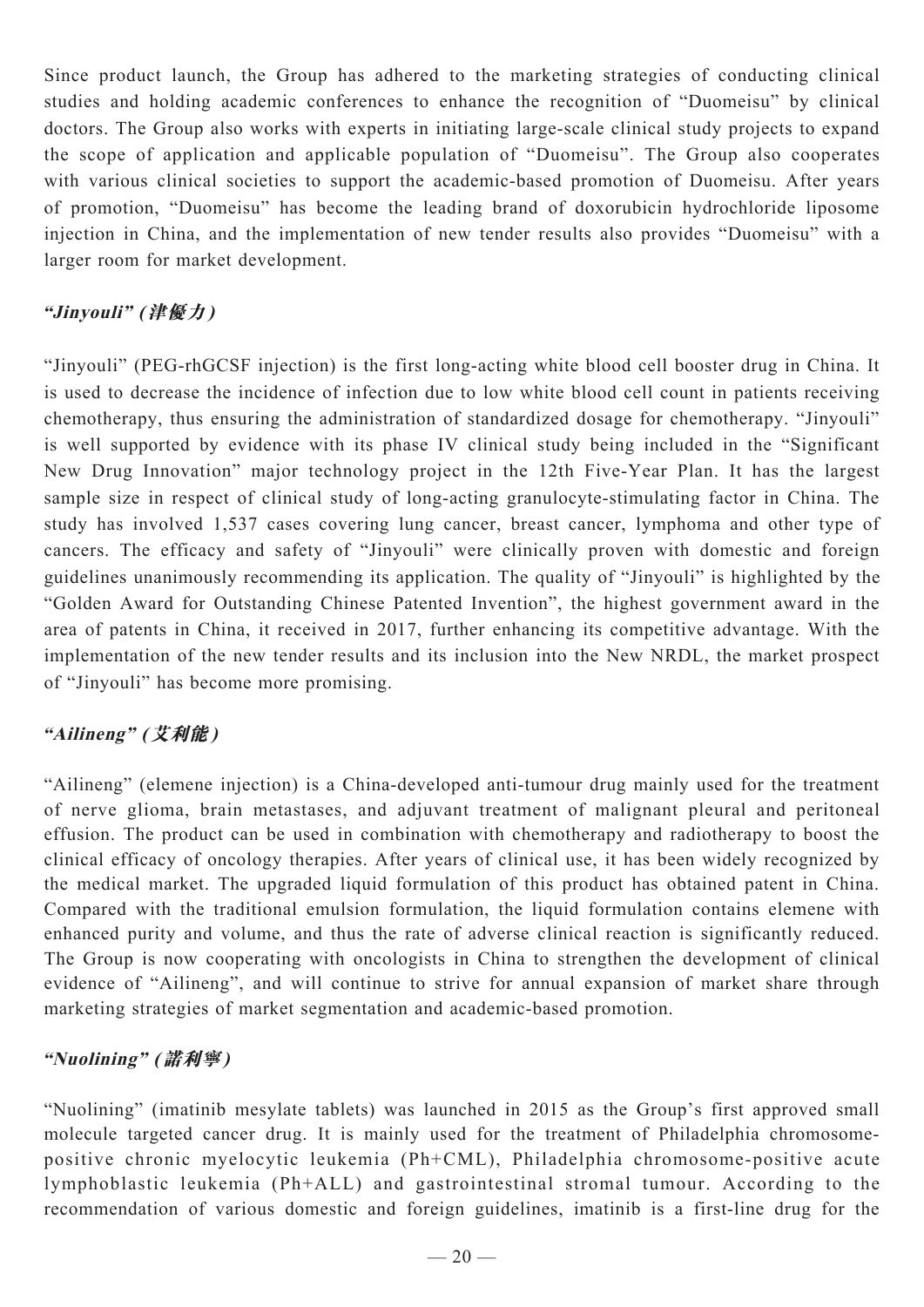above diseases. Since product launch, the Group has continued to strengthen the academic-based promotion and team building, and has gradually established its own sales team. The patients using "Nuolining" for its main indications are required to use it on a long-term basis, the accumulation of patients continues to boost the market potentials of imatinib. With the tender prices of "Nuolining" being largely stable and its inclusion into the New NRDL, "Nuolining" is expected to grow continuously.

# **Common Generic Drug Products**

During the year, the Group actively pushed forward with the quality consistency evaluation and took the opportunity to strengthen strategic cooperation with core distributors. Efforts were put into academic-based promotions and enhancement of medical standard in the lower-tier market, reinforcing the good reputation of the Group's common generic drugs. At the same time, the Group also organised the chain pharmacies across the country to launch marketing activities and promote the sales of chronic diseases products.

The Group continued with the strategy of enhancing its sales mix by strengthening the promotion of non-antibiotic drugs. Products with relatively higher sales growth during the year included "Ouyi" (歐意) (aspirin enteric-coated tablets), "Ouyi"(歐意)(omeprazole capsules/injections), "Linmeixin" (林美欣)(glimepiride dispersible tablets) and "Ouwei"(歐維)(mecobalamin tablets). Meanwhile, the Group's high-end antibiotic product "Zhongnuo Shuluoke"(中諾舒羅克)(meropenem for injection) and health supplement product "Guoweikang"(果維康)(vitamin C tablets) have also recorded rapid growth during the year. At present, a number of products of the Group have obtained the U.S. Abbreviated New Drug Application ("ANDA") approvals, and some of them have begun marketing in the U.S., gradually becoming another major growth driver.

In 2017, sales of common generic drug products maintained stable growth with sales reaching approximately HK\$4,792 million, representing a 14.3% growth (or a 15.8% growth on a constant currency basis) year-on-year.

## **BULK DRUG BUSINESS**

## **Antibiotics**

Sales volume has declined during the year as market demand has shrunk due to the policies of restricted use of antibiotics in the end-user market. It is expected that the overall sluggish market conditions will not have an obvious recovery in the short term. The Group will continue to implement a number of measures such as technology upgrade, management reinforcement, energy saving and consumption reduction in order to continuously reduce the production costs and increase market competitiveness.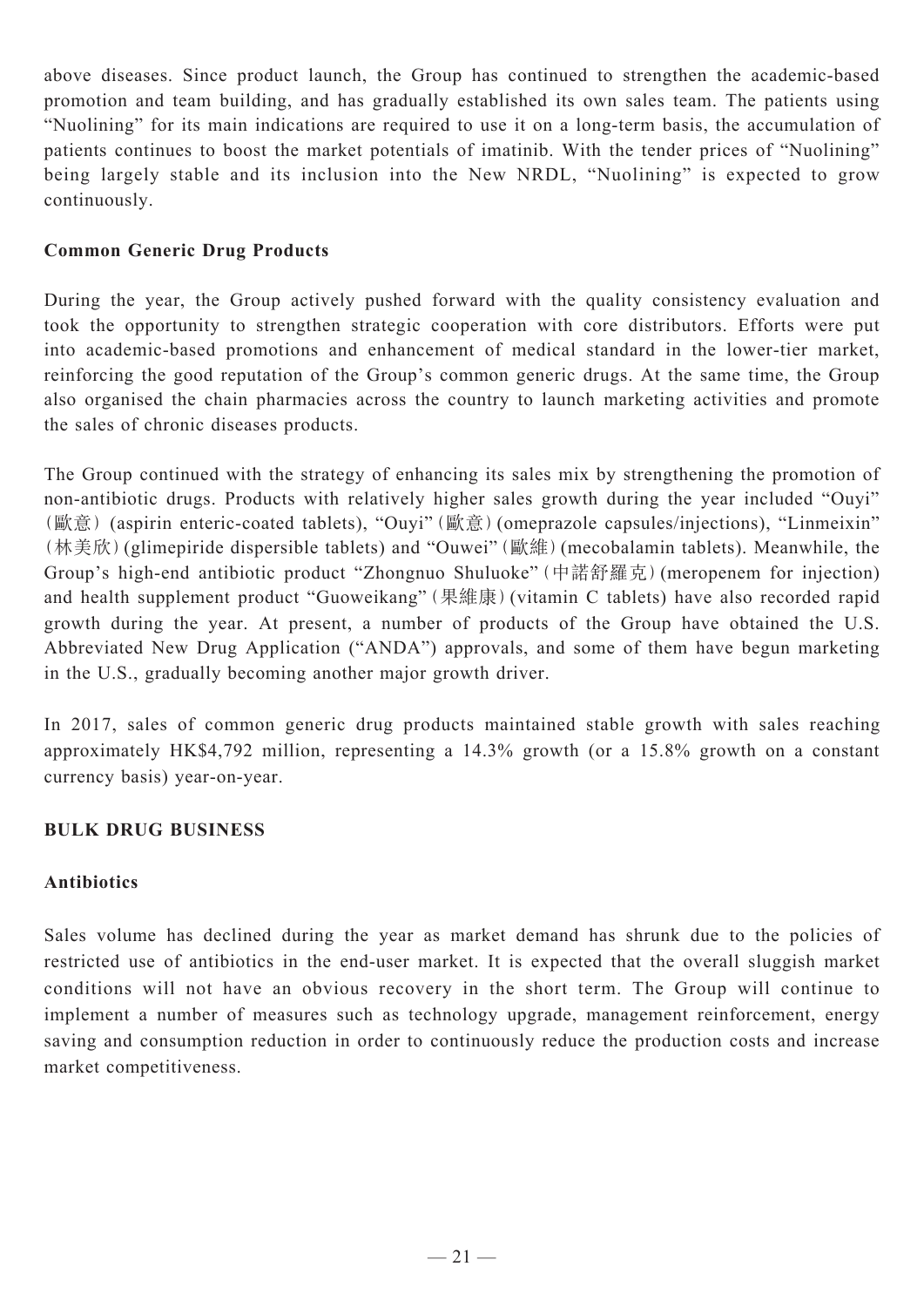# **Vitamin C**

Overcapacity in the vitamin C market still lingered, yet product prices rebounded as market supply was restrained due to environmental protection concern, thus business performance in 2017 significantly improved. Apart from the efforts to attain quality improvement and production cost reduction, the Group will also develop high-quality and high-end customers, adjust customer structure and expand end-user market share in order to improve product's profitability.

# **Caffeine and Others**

The market conditions of caffeine remained stable with a slight increase in product price during the year. Through promotion of products with new specification, the Group recorded an increase in sales volume during the year and the overall business achieved a satisfactory growth.

The overall growth of this segment is also attributable to the contribution from the glucose business acquired last year.

# **Research and Development**

The Group continued to increase its investment in the research and development of new products. Currently there are approximately 200 new products in the pipeline, primarily focusing on the therapeutic areas of cardio-cerebrovascular diseases, metabolic diseases (such as diabetes), oncology, psychiatry and neurology. Among these product candidates, there are 25 in the areas of new target big molecule biologics, cell-based immunotherapy and stem cell therapy; 12 new small molecule drugs and 55 Class 3 new drugs (classified as Class 3 or 4 under the new system) (48 of which have obtained approval for clinical trials).

The progress of the Group's drug applications in China during the year is as follows:

- 1. Obtained additional indication approval of gastrointestinal stromal tumour for "Imatinib mesylate tablets"; and production approval for "Paclitaxel for injection (albumin-bound)" in February 2018;
- 2. Obtained clinical trial approval for 6 drugs with clinical trials commenced, including "Baicalein tablets", "HA121-28 tablets", "CSPCHA115 capsules" and "Alprostadil liposome for injection";
- 3. Submitted production applications for 11 drugs, including "Ticagrelor tablets", "Sunitinib malate capsules" and "Pramipexole hydrochloride tablets";
- 4. 26 drugs currently pending production approval, including "Dronedarone hydrochloride tablets", "Bortezomib for injection", "Clopidogrel hydrogen sulfate tablets", "Metformin hydrochloride tablets", "Metformin hydrochloride extended-release tablets", "Montelukast sodium tablets", "Montelukast sodium chewable tablets" and "Doxofylline sodium chloride for injection"; and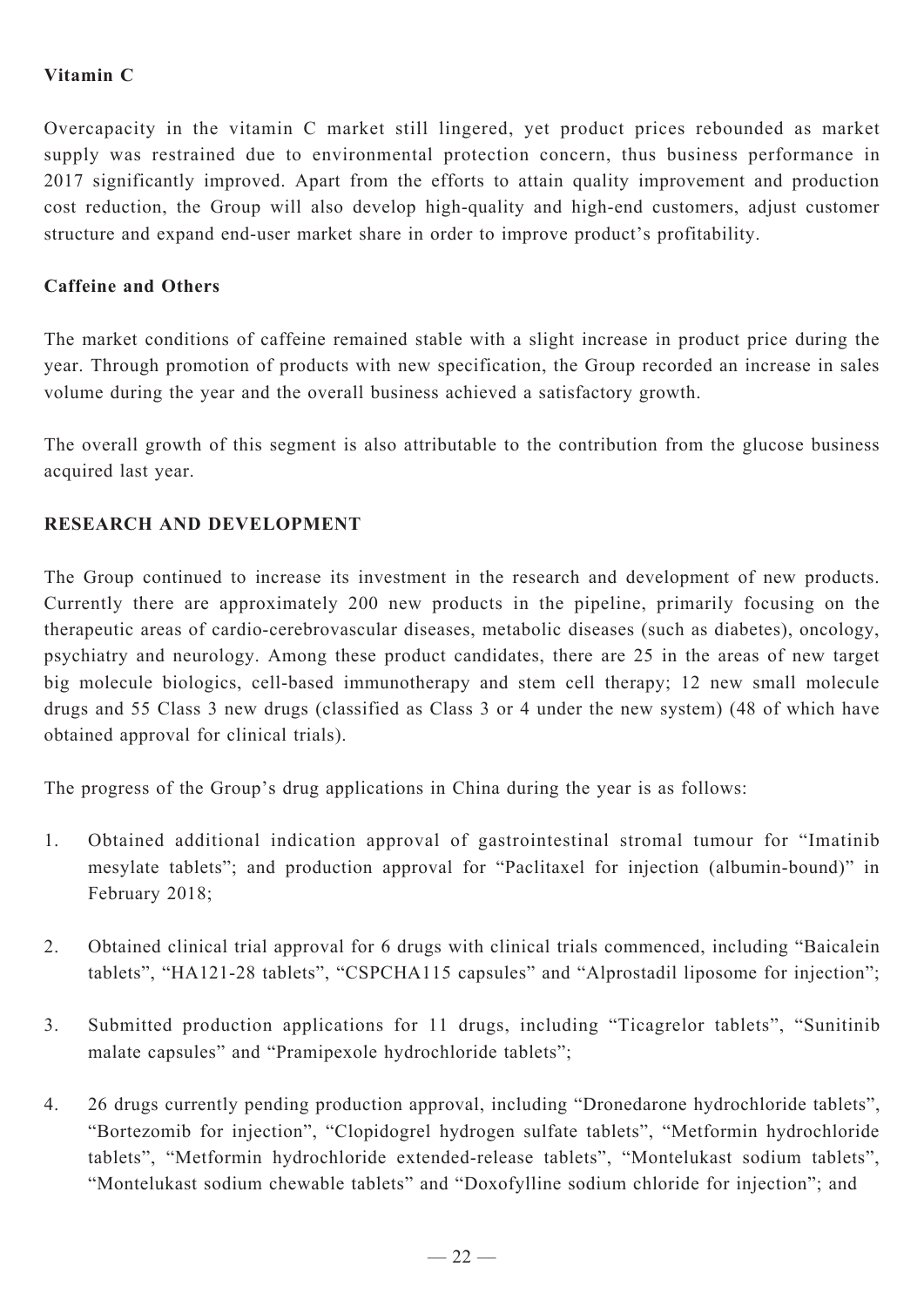5. 20 drugs undergoing bioequivalence studies or clinical trials (including 9 Class 1 new drugs), including "DBPR108 tablets", "SKLB1028 capsules", "Ammuxetine hydrochloride tablets", "Butylphthalide soft capsules (indication: vascular dementia)", "Mitoxantrone hydrochloride liposome for injection", "Istradefylline tablets", "Benzonatate soft capsules" and "Amphotericin B cholesteryl sulfate complex for injection".

The progress of the Group's drug applications in the U.S. during the year is as follows:

- 1. Obtained ANDA approval for 8 products, namely "Clopidogrel hydrogen sulfate tablets", "Montelukast sodium tablets", "Montelukast sodium chewable tablets", "Gabapentin tablets", "Azithromycin tablets", "Cefadroxil capsules", "Benzonatate soft capsules (100 mg)" and "Celecoxib capsules";
- 2. 5 drugs currently pending ANDA approval, including "Memantine hydrochloride tablets", "Pregabalin capsules" and "Duloxetine hydrochloride extended-release capsules"; and
- 3. The phase II clinical trial of "Butylphthalide soft capsules" in the U.S. has passed the ethical evaluation of 3 clinical centres. It is expected that 80 subjects will be enrolled in 2018. "Xuanning", "Mitoxantrone hydrochloride liposome for injection" and "Irinotecan hydrochloride liposome for injection" have also been approved by the U.S. FDA to commence clinical trials. In addition, "Mitoxantrone hydrochloride liposome injection", antibody-drug conjugate (ADC) drug "DP303c" and "butylphthalide soft capsules" (indication: ALS) have been granted the orphan drug designation by the U.S. FDA.

The ANDA approval can give the drugs access to international market (including the U.S.), and can also facilitate the granting of priority review designation and the progress and designation of quality consistency evaluation in China.

During the year, the Group increased investment in biopharmaceuticals. In order to attract overseas talents in high-end research and development for biopharmaceuticals, research and development centres for antibody drugs have been set up in California, Texas and New Jersey in the U.S. respectively, focusing on the research of new target screening for antibody drugs and site-specific antibody conjugate platform. In addition, the Group has acquired certain equity interest in Wuhan YZY Biopharma Co., Ltd. during the year, which is a leading enterprise in research for bispecific antibodies in China. It has obtained clinical trial approval for 2 bispecific antibodies in China and has 8 other products under clinical research. The Group will continue to look for acquisition targets with strong research and development capability in biopharmaceutical field. The future acquisition efforts will mainly focus on drugs of new small or big molecules which are close to product approval and launch so as to supplement the pipeline of product launch in the next three years and leverage the Group's strong marketing and market development capabilities to achieve rapid growth of the new products.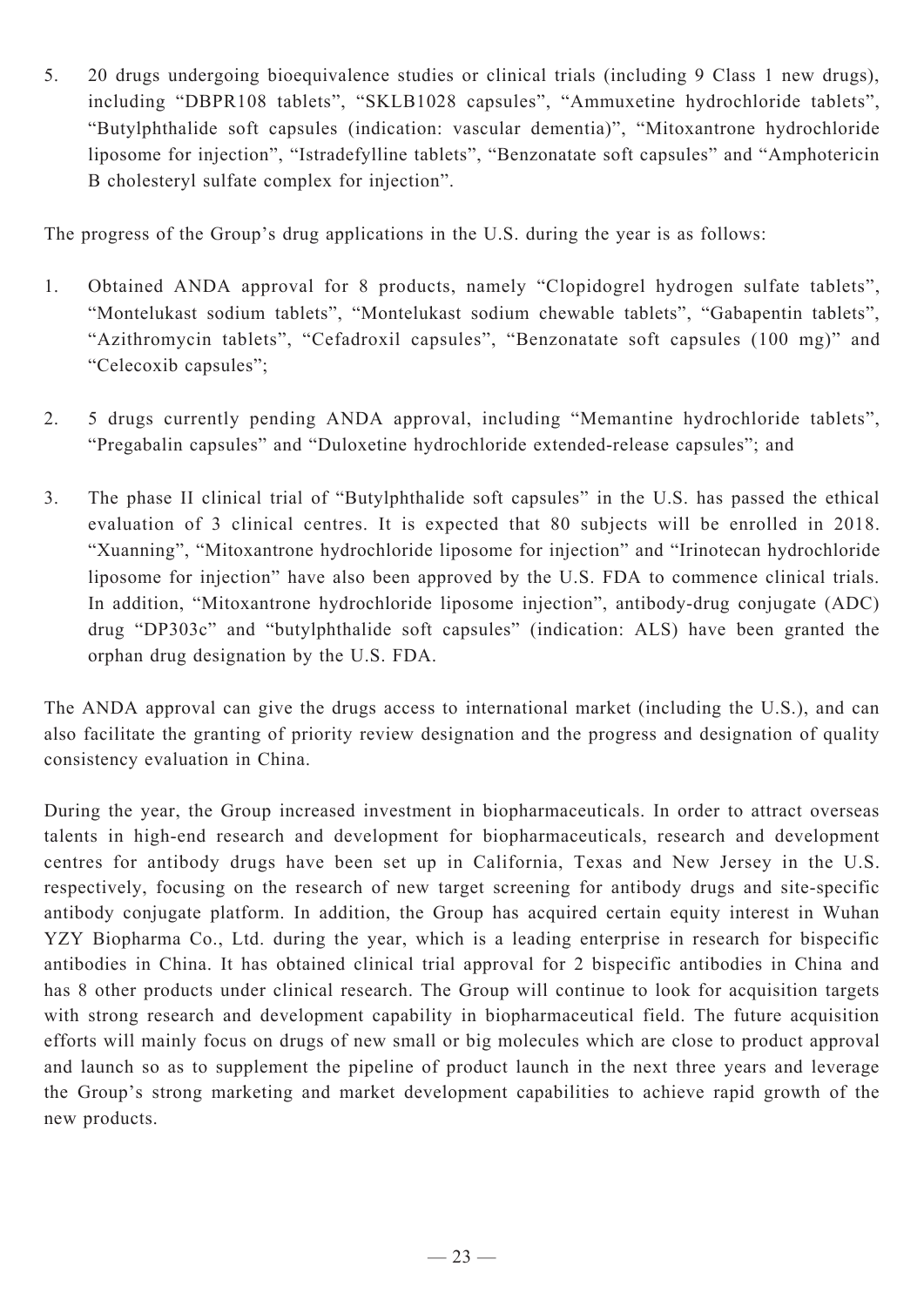# **FINANCIAL REVIEW**

## **Results**

|                                                       | 2017       | 2016       | Change |
|-------------------------------------------------------|------------|------------|--------|
| Revenue (HK\$'000)                                    |            |            |        |
| Finished drugs                                        | 11,374,413 | 8,966,851  | 26.8%  |
| Bulk drugs                                            | 4,088,116  | 3,402,190  | 20.2%  |
| Total                                                 | 15,462,529 | 12,369,041 | 25.0%  |
| Operating profit (HK\$'000)                           | 3,481,643  | 2,649,484  | 31.4%  |
| Operating profit margin                               | 22.5%      | 21.4%      |        |
| Profit attributable to shareholders <i>(HK\$'000)</i> | 2,770,522  | 2,100,848  | 31.9%  |
| Net profit margin                                     | 17.9%      | $17.0\%$   |        |
| Basic earnings per share (HK cents)                   | 45.48      | 35.25      | 29.0%  |

Finished drug business continued to be a major growth driver to the Group, with sales increasing by 26.8% to HK\$11,374 million for the current year. Innovative drugs of the Group, in particular, delivered a strong growth with aggregate sales reaching approximately HK\$6,582 million, representing a growth of 37.9%. Revenue from innovative drugs as a percentage of total revenue of the Group further increased from 38.6% in 2016 to 42.6% in the current year. Product prices of vitamin C recovered strongly during 2017, as a result the profitability of vitamin C business for the current year greatly increased. With this outstanding business performance, profit attributable to the shareholders increased by 31.9% to HK\$2,771 million in 2017.

## **Liquidity and Financial Position**

For the financial year of 2017, the Group's operating activities generated a cash inflow of HK\$3,288 million (2016: HK\$2,916 million). Average turnover period of trade receivables (ratio of balance of trade receivables to sales, inclusive of value added tax for sales in China) slightly decreased from 41 days in 2016 to 40 days. Average turnover period of inventories (ratio of balance of inventories to cost of sales) increased from 116 days in 2016 to 173 days, reflecting the expanding scale of production and a higher inventory level required to meet the increasing market demand. Current ratio of the Group was 2.4 as at 31 December 2017, higher than 2.1 a year ago. Capital expenditure for the year amounted to HK\$1,320 million, which were mainly spent to expand production capacities and improve production efficiency.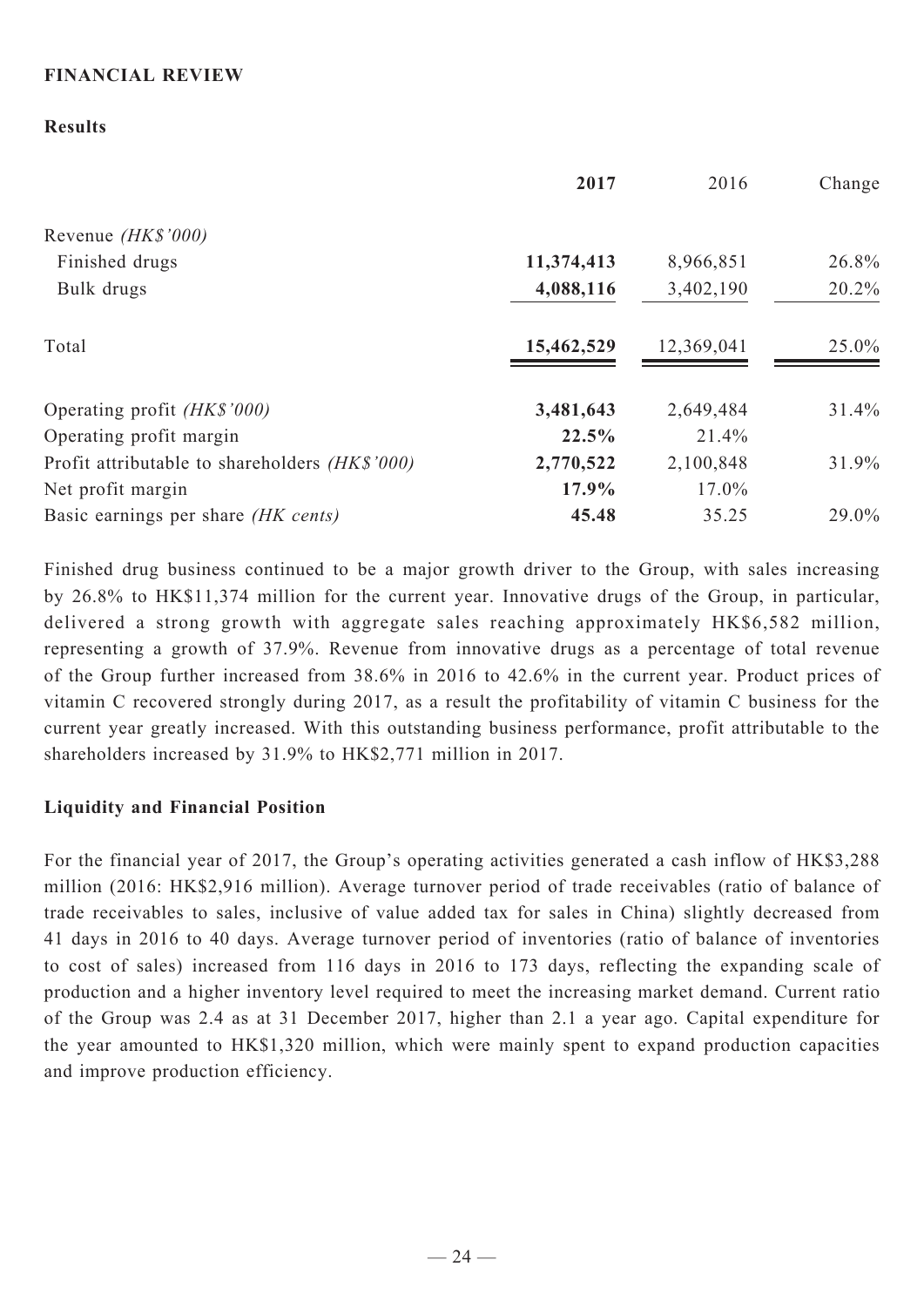The Group's financial position remained solid. As at 31 December 2017, total bank deposits, balances and cash amounted to HK\$6,557 million (2016: HK\$3,238 million) and total borrowings amounted to HK\$987 million (2016: HK\$1,138 million), resulting in a net cash positon of HK\$5,570 million (2016: HK\$2,100 million). Total borrowings comprised bank loans of HK\$978 million and loan from a related company of HK\$9 million. HK\$927 million of the total borrowings are repayable within one year and the remaining HK\$60 million are repayable between one to two years. Gearing ratio further reduced from 11.2% a year earlier to 6.4% as at 31 December 2017.

94% of the Group's borrowings are denominated in Renminbi and 6% in United States dollars. The Group's sales are denominated in Renminbi for domestic sales in China and in United States dollars for export sales. The Group manages its foreign exchange risks by closely monitoring its net foreign exchange exposures and mitigating the impact of foreign currency fluctuations by using appropriate hedging arrangements when considered necessary.

# **Employees**

As at 31 December 2017, the Group had approximately 11,206 employees. The majority of them are employed in mainland China. The Group will continue to offer competitive remuneration packages, discretionary share options and bonuses to staff based on the performance of the Group and individual employee.

# **SUSTAINABLE DEVELOPMENT STRATEGIES**

The Group will continue to pursue the development strategies of (i) active development of innovative drug business; (ii) continuation of products internationalization; and (iii) consolidation of leadership in bulk drug business in order to achieve long-term sustainable growth.

# **CORPORATE GOVERNANCE**

The Company has complied with all the code provisions in the Corporate Governance Code (the "Code") contained in Appendix 14 of the Rules Governing the Listing of Securities on The Stock Exchange of Hong Kong Limited (the "Listing Rules") throughout the year ended 31 December 2017 except the deviation from code provision A.2.1 as set out below.

Code provision A.2.1 of the Code stipulates that the roles of chairman and chief executive officer should be separate and should not be performed by the same individual. Mr. Cai Dongchen, the Company's Chairman, has also assumed the role as the chief executive officer of the Company. The Company believes that vesting both roles in Mr. Cai will allow for more effective planning and execution of business strategies. As all major decisions are made in consultation with members of the Board, the Company believes that there is adequate balance of power and authority in place.